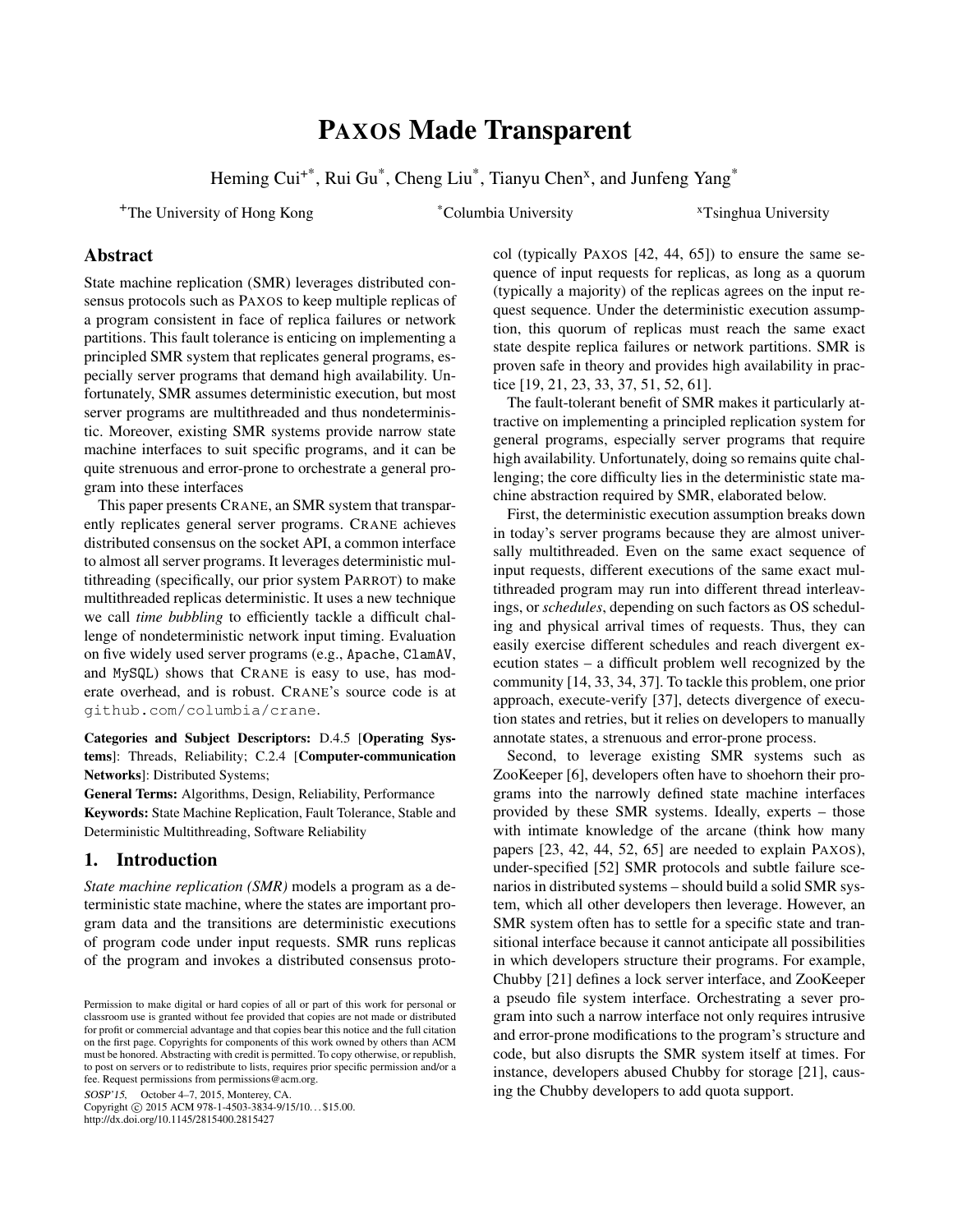This paper presents CRANE,<sup>[1](#page-1-0)</sup> an SMR system that transparently replicates server programs for high availability. With CRANE, a developer focuses on implementing her program's intended functionality, not replication. When she is ready to replicate her program for availability, she simply runs CRANE with her program on multiple replicas. Within each replica, CRANE interposes on the socket and the thread synchronization interfaces to keep replicas in sync. Specifically, it considers each incoming socket call (e.g., accept() a client's connection or recv() a client's data) an input request, and runs a PAXOS consensus protocol [\[52\]](#page-14-5) to ensure that a quorum of the replicas sees the same exact sequence of the incoming socket calls.

CRANE schedules synchronizations using *deterministic multithreading (DMT)* [\[13–](#page-13-6)[15,](#page-13-7) [18,](#page-13-8) [31,](#page-13-9) [34,](#page-13-5) [56\]](#page-14-7). This technique typically maintains a *logical time*[2](#page-1-1) that advances deterministically on each thread's synchronization. By serializing thread synchronizations, DMT practically makes an entire multithreaded execution deterministic. The overhead of DMT is typically moderate because most code is not synchronization and can still run in parallel. Specifically, CRANE leverages our prior DMT system PARROT [\[29\]](#page-13-10), which incurs on average 12.7% overhead on a wide range of 108 popular multithreaded programs on 24-core machines.

A key challenge on realizing SMR for multithreaded executions is that, simply combining PAXOS and DMT is not sufficient to keep replicas in sync, because the physical time that each request arrives at different replicas may still be different, easily leading to divergence of execution states and outputs. (We illustrate this problem using an example in §[2.2](#page-3-0) and experimental results in §[7.2.](#page-9-0))

Two prior approaches attempted to tackle this challenge. Execute-agree-follow [\[33\]](#page-13-3) records a partially ordered schedule of Pthreads synchronizations on one replica and replays it on the other replicas, which may incur high network band-width consumption and performance overhead. dOS [\[14\]](#page-13-4) also leverages DMT for replication, but it determines the logical admission time for each request using two-phase commit. Aside from two-phase commit's known intolerance of primary failures, per-request commit is also costly.

One may consider solving this challenge by leveraging the underlying distributed consensus protocol to determine the logical admission time for each request. Specifically, when running the consensus protocol to decide each request's position in the request sequence, a predicted logical admission time can be carried as part of the decision as well. Unfortunately, predicting a logical admission time for each request accurately is quite challenging because typical server programs have background threads which may frequently tick logical clocks. A too-small predication leads to replica di-

vergence if another replica has already run past the predicted logical time. A too-large predication blocks the system unnecessarily because replicas cannot admit the request before reaching the predicted time.

Our key insight is that many requests need no admission time consensus because their admission times are already deterministic. Hypothetically, if the requests arrive faster than they are admitted at each replica, each request's admission time is fully deterministic because each replica simply admits requests as fast as it can. In practice, requests do not arrive this fast. However, there are still frequent bursts of requests that arrive together. Among replicas, as long as the first request of a burst is admitted at a deterministic logical time, all the other requests in the burst are admitted at deterministic logical times without requiring consensus.

Leveraging this insight, we created an technique called *time bubbling* to enforce deterministic logical times efficiently. It ensures that the first request in a burst is admitted at each replica deterministically by inserting a deterministic wait after the previous burst of requests are all admitted. During this wait, each replica only processes already admitted requests, and does not admit new requests. CRANE negotiates a consistent duration of the wait via the underlying distributed consensus protocol, and enforces this wait at each replica via DMT. These waits are like deterministic time bubbles between bursts of requests (hence the name of the technique), creating the illusion that the requests arrive faster than they are admitted.

In short, by converting per-request admission time consensus to per-burst, time bubbling efficiently combines the input determinism of PAXOS and the execution determinism of DMT. For busy servers, requests in bursts greatly outnumber the other requests. (We observed that 66.65% to 93.88% of requests are in bursts; see §[7.3.](#page-9-1)) They rarely need to invoke time consensus, enjoying good performance. For idle servers, time consensus overhead does not matter much because the servers are idle anyway.

We implemented CRANE by interposing on the POSIX socket and the Pthreads synchronization interfaces. It intercepts operations along these interfaces by hijacking dynamically linked library calls for transparency. It implements the PAXOS protocol atop libevent [\[47\]](#page-14-9) for distributed consensus, and leverages our PARROT system for deterministic multithreading. Unlike prior SMR systems with narrow interfaces, CRANE's checkpoint and recovery must work with general programs. To this end, it leverages CRIU [\[28\]](#page-13-11) to checkpoint and restore process states, and LXC [\[2\]](#page-12-1) for file system states. An additional benefit of using the LXC container is that CRANE isolates the replicated server program from the environment, avoiding nondeterministic systems resource contentions (§[5.2\)](#page-7-0).

We evaluated CRANE on five widely used server programs, including HTTP servers Apache and Mongoose, an anti-virus server ClamAV, a uPnP multimedia server

<span id="page-1-1"></span><span id="page-1-0"></span><sup>1</sup> CRANE stands for Correctly ReplicAting Nondeterministic Executions. It is also our hope that our system is as elegant as the identically named bird. <sup>2</sup> Though related, the logical time in DMT is not to be confused with the logical time in distributed systems [\[43\]](#page-14-8).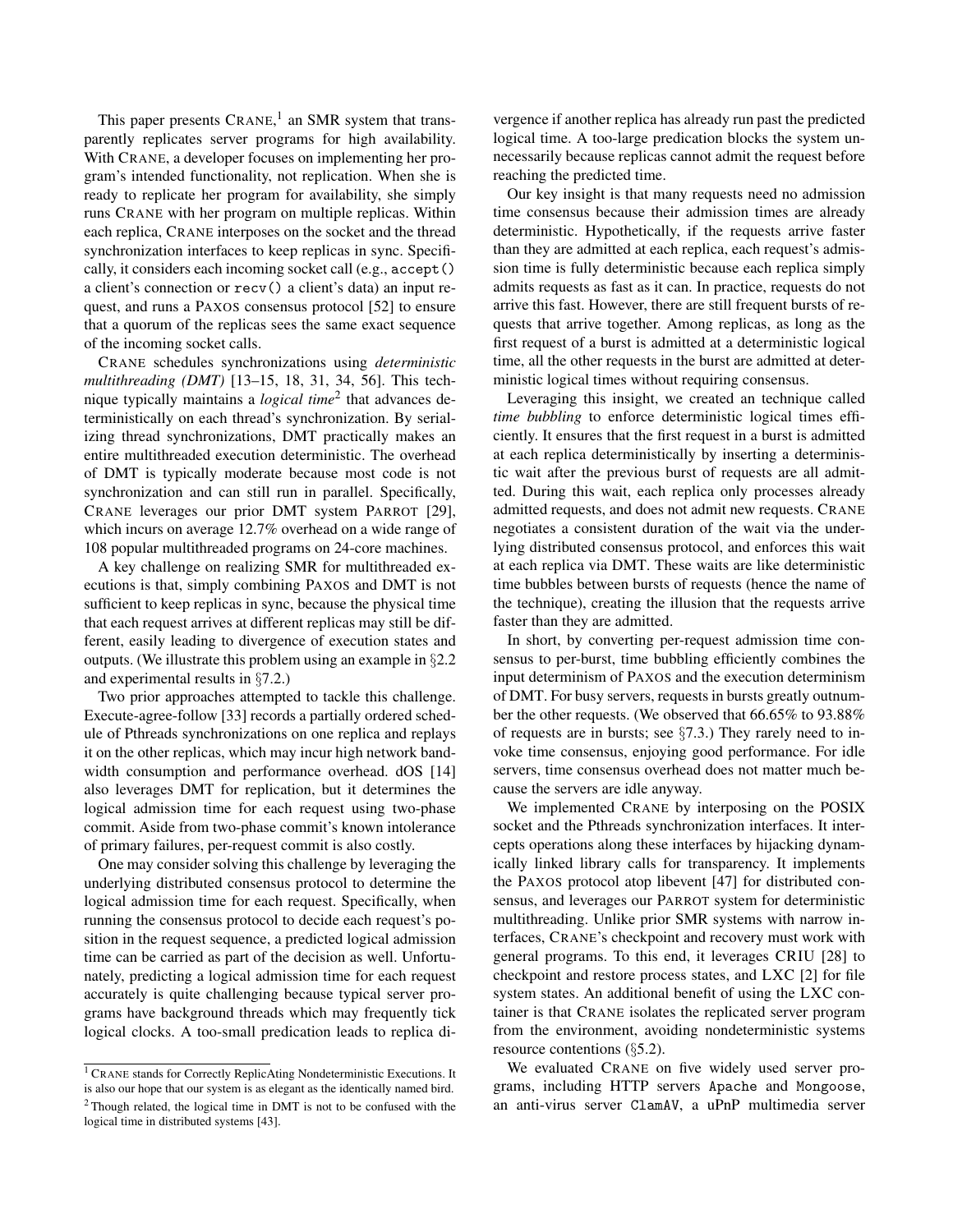MediaTomb, and a database server MySQL. Our results on popular performance benchmarks show that CRANE works with all the servers easily (three servers require no modification, and the other two servers each require only two lines of PARROT hints [\[29\]](#page-13-10) to improve performance); that CRANE's performance overhead is moderate (an average of 34.19% overhead at the servers' peak performance setups on our 24 core machines); and that CRANE is robust on replica failures.

Our key conceptual contribution is the idea of transparent SMR for general programs, which has the potential to expand SMR's adoption and improve availability of many systems. This idea also applies to other replication concepts (e.g., byzantine fault tolerance [\[22,](#page-13-12) [38\]](#page-14-10)). This idea has other broad applications as well (§[6.2\)](#page-8-0). Our engineering contributions include the CRANE system and its evaluation on widely used server programs. All CRANE's source code (including a standalone, libevent-based PAXOS implementation), benchmarks, and evaluation results are available at <github.com/columbia/crane>.

In the remainder of this paper, §[2](#page-2-0) introduces CRANE's architecture and an example. §[3](#page-5-0) describes how CRANE enforces order for synchronizations in a server. §[4](#page-6-0) illustrates the work flow of the time bubbling technique. §[5](#page-7-1) describes implementation details. §[6](#page-8-1) discusses the limitations and applications of CRANE. §[7](#page-8-2) presents evaluation results. §[8](#page-11-0) discusses related work, and §[9](#page-12-2) concludes.

### <span id="page-2-0"></span>2. CRANE Overview

CRANE is deployed as a typical SMR system. A set of three or five replicas is set up within a LAN, and each replica runs an CRANE instance containing the same server program. On the CRANE system starts, one replica becomes the *primary* (or leader) replica which proposes the order of requests to execute, and the others become backup replicas which follow the primary's proposals. A number of clients in LAN or WAN send network requests to the primary and get responses. If the primary machine fails, the other replicas run a leader election  $(\S 5.1)$  $(\S 5.1)$  to elect a new primary.

This section first presents CRANE's architecture, including its consensus interface and a CRANE instance's main components, and then uses an example to show how CRANE works with server programs.

### <span id="page-2-2"></span>2.1 Architecture

To support general server programs transparently, CRANE chooses the POSIX socket API as its consensus interface. CRANE enforces two kinds of orders for socket calls. First, for client programs' out going socket calls (e.g., connect() and send()), CRANE enforces that all replicas see the same sequence of client socket calls with PAXOS. CRANE does not need to order the clients' blocking socket calls because CRANE is not designed to replicate clients. Second, for a server program's blocking socket calls (e.g., poll(), accept(), and recv()), CRANE enforces that these calls are scheduled and returned in the same sequence of logical

<span id="page-2-1"></span>

Figure 1: *The* CRANE *Architecture.* CRANE components are shaded (and in green).

times across replicas. CRANE responses to the clients only using the server program on the primary, and it drops the responses of the server programs on backups.

For a server program's outgoing socket calls (e.g., send()), CRANE simply schedules them using DMT and does not invoke consensus. The reason is that these calls readily have consistent contents via enforcing the same logical admission times of input requests and the same thread schedules for server programs across replicas.

Figure [1](#page-2-1) shows a CRANE instance running on the primary. The instance contains five main components, the proxy, the PAXOS consensus, the DMT scheduler, the time bubbling component that enforces the same logical clocks for servers' blocking socket calls across replicas via inserting time bubbles, and the checkpoint component that periodically checkpoints the server program. A server program runs transparently in a CRANE instance without being aware of CRANE's components. A backup replica runs the same CRANE instance except that its proxy does not accept connections from clients and does not invoke consensus.

The proxy component is a CRANE instance's gateway. It accepts socket requests from clients and forwards the requests to the server program on its own replica. It accepts responses from the server program and forwards the responses to the clients. Once the proxy receives a client socket request, it invokes the PAXOS consensus component running on its own replica for this request. The proxy does not blockwait for this decision which may take a while to reach. Once the proxy is notified by the PAXOS component that some requests' decisions are made, it forwards the requests in decision order to the server program.

The PAXOS consensus component is a PAXOS protocol that receives a client socket request from its own proxy and invokes a consensus process on this request. This component is also the only CRANE component that communicates among different replicas. CRANE's PAXOS implementation is based on a well-known and concise protocol [\[52\]](#page-14-5). More details on our PAXOS implementation are given in §[5.1.](#page-7-2) After CRANE's PAXOS components reach consensus on a client socket call, each PAXOS component notifies its own proxy to forward this call to its server program.

The DMT component runs within the server program's process. CRANE leverages PARROT [\[29\]](#page-13-10) as the DMT scheduler because PARROT runs fast on a wide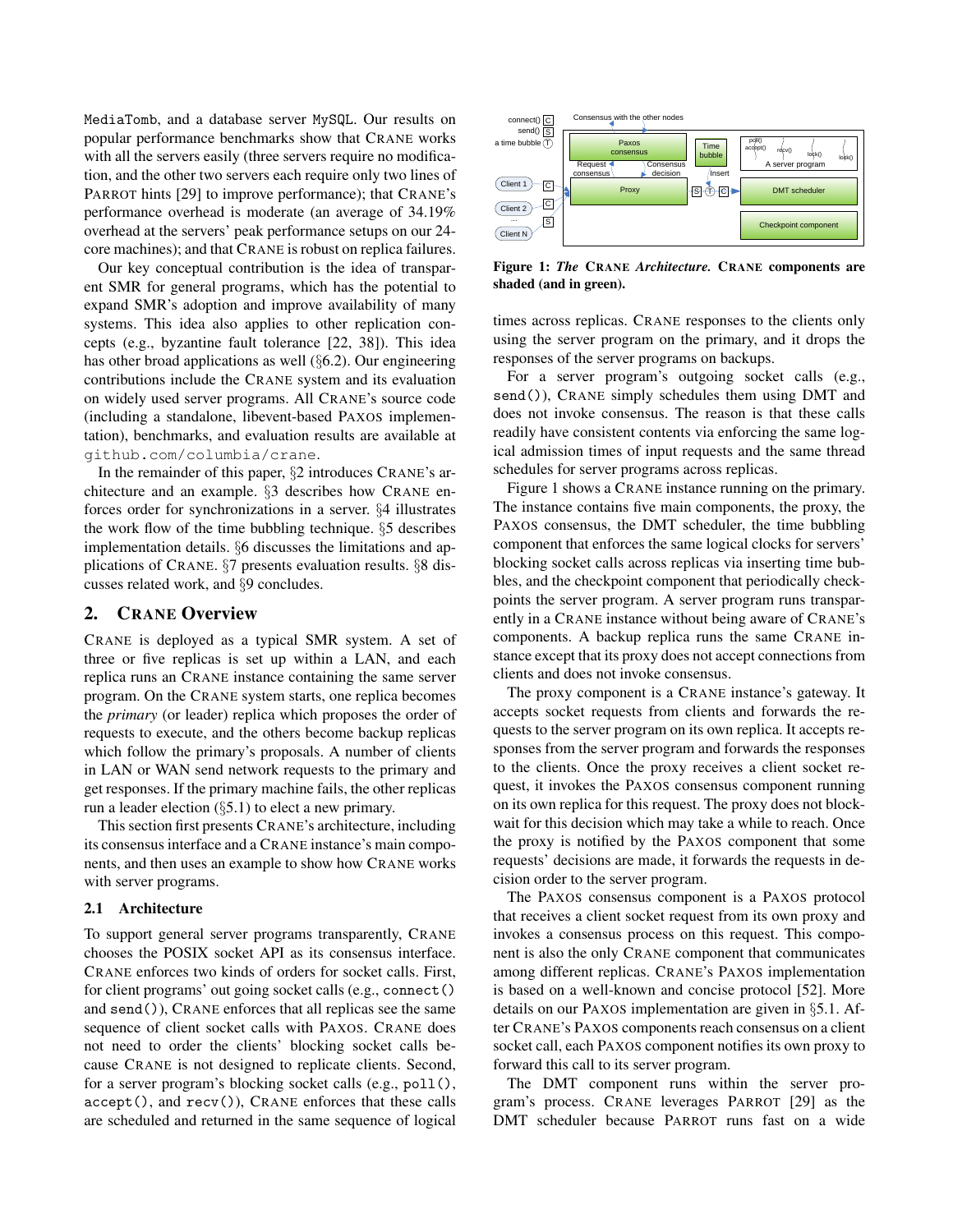range of 108 popular multithreaded programs. Specifically, PARROT uses a runtime technique called LD PRELOAD to dynamically intercept Pthreads synchronizations (e.g., pthread mutex lock()) issued by an executable and enforces a well-define, round-robin schedule on these synchronization operations for all threads, practically eliminating nondeterminism in thread synchronizations.

Although PARROT is not designed to resolve data races deterministically, CRANE's replication tolerates data races that have fail-stop consequences, and can further catch the other data races by running a race detector on a backup replica (see §[6.1\)](#page-8-3). CRANE augments the DMT component to schedule the return points of socket calls in server replicas, too, to ensure that requests are admitted at consistent logical times across replicas.

The time bubbling component sits between the proxy and the DMT's processes, and it is invoked on two conditions. First, on a server's bootstraps, CRANE invokes time bubble insertions to make sure that the server programs across replicas reach the same initial state and wait for the first input request. Second, if the DMT component has not received any input request from the proxy for a physical duration *Wtimeout*, a time bubble insertion is invoked as the boundary of two request bursts. To ensure the same sequence of inserted time bubbles across replicas, the same PAXOS consensus as that for client socket calls is invoked. For each time bubble, each replica's DMT scheduler promises to run a number of *Nclock* synchronizations and not to admit any client socket call.

If the DMT scheduler exhausts the logical clocks in a time bubble, it either admits new client socket call (if any) or inserts another time bubble. If the scheduler does not exhaust the logical clocks after serving current requests, PARROT has a mechanism to exhaust them rapidly (§[3.1\)](#page-5-1). More details on the time bubbling technique are given in §[4,](#page-6-0) and discussions on the values of the two parameters *Wtimeout* and *Nclock* are given in §[7.5.](#page-10-0)

To recover from replica failures or add new replicas, the checkpoint component is invoked every minute on a backup replica. It checkpoints the server process running with DMT. While one can always start a server replica from scratch and replay the entire sequence of socket calls, this replay can be extremely time-consuming for long-running servers. Prior SMR systems rely on narrow state machine interfaces for checkpoint and recovery, which does not work for general server programs. Instead, CRANE leverages two popular open source tools: CRIU, to checkpoint process state such as CPU registers and memory; and LXC, to checkpoint the file system state of a server program's current working directory and installation directory.

Each checkpoint in CRANE is associated with a global index in PAXOS's consensus order, so if one replica needs recovery, CRANE ships the latest checkpoint from a backup replica, restores the process running DMT and the server program, and re-executes socket calls starting from this in-

```
1 : void main(int argc, char *argv[ ]) {
2 : int done = 0; // Be 1 when receives a kill signal.
3: int nworkers = atoi(argv[1]);
4 : pthread_create(..., NULL, listener, NULL);
5 : for (i = 0; i < nworkers; ++i)6 : pthread_create(..., NULL, worker, NULL);
7 : . . .; // Wait for threads to exit.
8 : }
9 : void *listener(void *arg) {
10: . . .; // Call bind() and listen().
11: while (!done && poll(...)) {
12: int sock = accept(...);13: worklist.add(sock);
14: \}15: }
16: void *worker(void *arg) {
17: while(!done && int sock = worklist.get()) {
18: recv(sock, buf, . . .);
19: lock(m);
20: ret = process\_req(buf);21: unlock(m);22: send(sock, ret, . . .);
23: . . .;
24: }
25: }
```
# Figure 2: *A server example based on* Apache*.*

<span id="page-3-2"></span>1: void main(argc, char \*argv) {

- 2: . . .; *// Get server IP:port from argv[ ].*
- 3: int sock = socket $(\ldots);$
- 4: connect(sock, . . .); *// Connect to IP:port.*
- 5: send(sock, . . .); *// Send a http request.*
- 6: recv(sock, . . .); *// Wait for server's response.*
- 7: close(sock);
- 8: }

#### Figure 3: *A client example based on* curl*.*

dex. The proxy and consensus components do not require checkpoints because we explicitly designed their execution states independent to the server's process (§[5.2\)](#page-7-0).

#### <span id="page-3-0"></span>2.2 Example

Figure [2](#page-3-1) shows an example based on the Apache HTTP server. For clarity, the example uses worklist synchronization, and the actual servers use Pthreads mutex locks and conditional variables which CRANE readily handles. The main thread creates a listener thread to accept client requests and a number of worker threads to process client requests in parallel. The listener listens on a port with poll(). When a new client connection comes, the listener calls accept() and appends the accepted socket descriptor to a worklist. Each worker thread blocks on a worklist.get() function until the worklist is not empty. It then dequeues an accepted socket, processes the request with a mutex lock acquired, and then sends a response. Figure [3](#page-3-2) shows an example based on client programs such as curl. This client connects to the server, sends one HTTP request, waits for the server's response, and then closes the connection.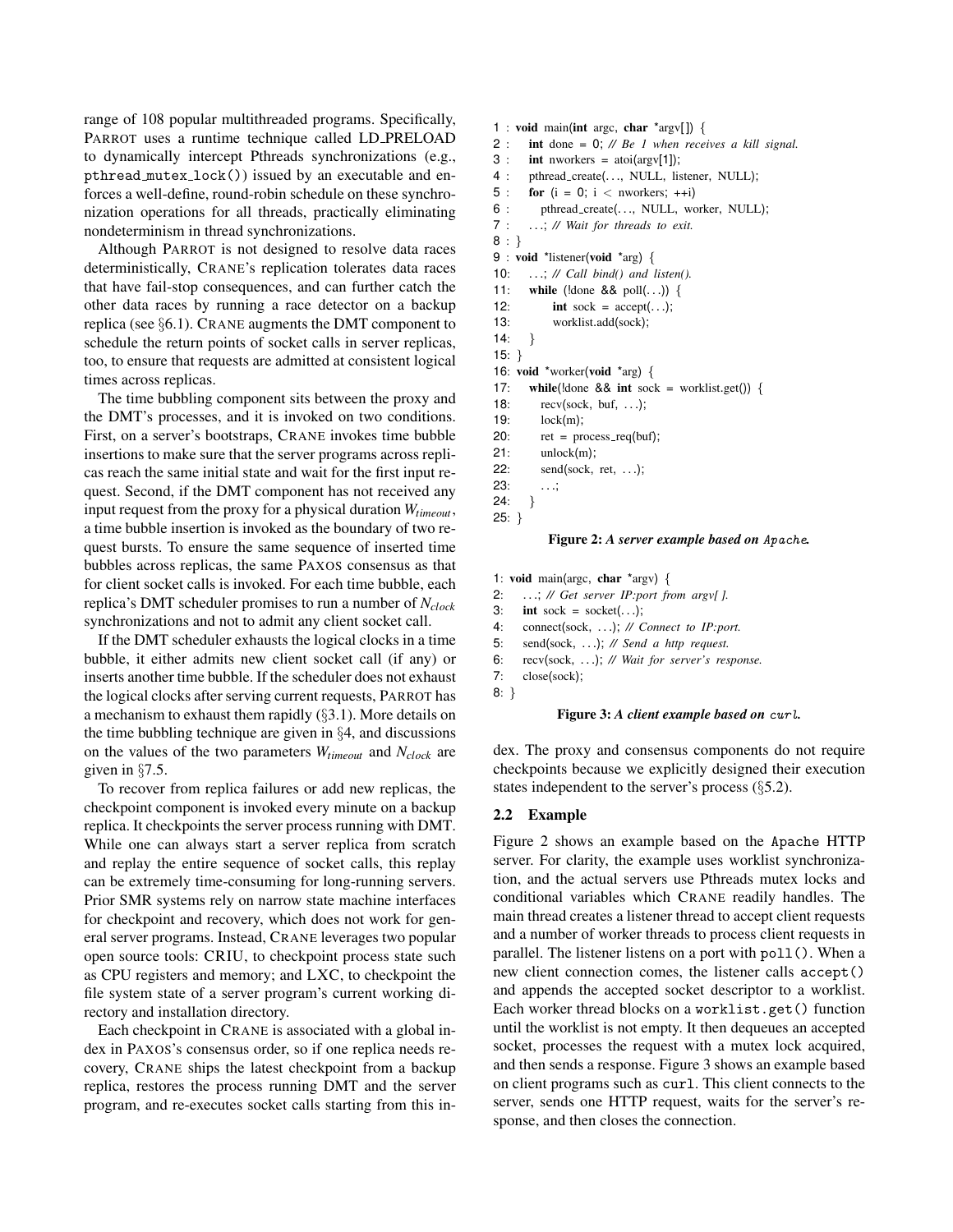<span id="page-4-0"></span>

| $^{\prime\prime}$ | worker 1                       | worker 2                  |
|-------------------|--------------------------------|---------------------------|
|                   | 1: $recv("PUT a.php");$        |                           |
| 2:                | lock(m);                       |                           |
|                   | 3: $ret = process\_req()$ ;    |                           |
| 4:                | $unlock(m)$ ;                  |                           |
|                   | $5: \text{send}(\text{ret})$ ; |                           |
| 6:                |                                | recv("GET a.php");        |
| 7:                |                                | $lock(m)$ :               |
| 8:                |                                | $ret = process_{req}($ ); |
| 9:                |                                | unlock(m);                |
| 10:               |                                | send(ret); $//200$ OK     |

Figure 4: *HTTP GET request got the valid page due to the two requests' large arrival interval.*

<span id="page-4-1"></span>

| $^{\prime\prime}$ | worker 1                       | worker 2                   |
|-------------------|--------------------------------|----------------------------|
| 1:                | recv("PUT a.php");             |                            |
| 2:                |                                | recv("GET a.php");         |
| 3:                |                                | lock(m);                   |
| 4:                |                                | $ret = process_{req}($ );  |
| 5:                |                                | $unlock(m)$ ;              |
| 6:                | lock(m);                       |                            |
|                   | 7: $ret = process_{req}($ );   |                            |
| 8:                | unlock(m);                     |                            |
|                   | $9: \text{send}(\text{ret})$ : |                            |
| 10:               |                                | send(ret); //404 Not Found |

Figure 5: *HTTP GET request didn't get the page due to the two requests' small arrival interval.*

Let's say a CRANE system with three replicas is set up, and each replica runs this server; two clients start simultaneously, and each sends a HTTP PUT and GET request respectively on the same URL "a.php" to the primary.

This server has three major sources of nondeterminism, which can easily cause its execution states across replicas to diverge. The first source (for short,  $S_1$ ) is that clients' requests may arrive at different replicas in different orders. Second (*S*<sub>2</sub>), within the server, the nondeterministic Pthreads synchronizations may easily lead to different schedules. For instance, the worklist.add() called by the listener may wake up any worker blocking on worklist.get().

Third  $(S_3)$ , even if clients' requests arrive at different replicas in the same order, the physical time interval of each two consecutive requests can still be largely different across replicas depending on each request's physical arrival time. This variance may cause client socket calls to be admitted at inconsistent logical clocks across replica and lead to divergent execution states.

For instance, Figure [4](#page-4-0) and Figure [5](#page-4-1) show two replicas' schedules, and each is a total order of executed socket calls or Pthreads synchronizations in workers. Although the PUT and GET requests arrive at the two replicas in the same order, these requests' interval in the first schedule (Figure [4\)](#page-4-0) is much larger than that in the second one, causing the first one to return a page and the second one "404 Not Found".

CRANE works as follows. First, depending on the order the primary's proxy receives these requests, CRANE eliminates *S*<sup>1</sup> with PAXOS and ensures the same request sequence for all

<span id="page-4-2"></span>: connect(); : connect(); 3:  $send("PUT a.php");$ 4:  $send("GET a.php");$ : a time bubble; : close(); : close();

<span id="page-4-3"></span>Figure 6: *A sequence of client socket calls enforced by* CRANE*.*

| //  | Listener        | worker 1                 | worker 2                  |
|-----|-----------------|--------------------------|---------------------------|
| 1:  | $pol(l)$ ;      |                          |                           |
| 2:  | $accept()$ ;    |                          |                           |
| З:  | worklist.add(); |                          |                           |
| 4:  |                 | worklist.get();          |                           |
| 5:  | $poll()$ ;      |                          |                           |
| 6:  | $accept()$ ;    |                          |                           |
| 7:  | worklist.add(); |                          |                           |
| 8:  |                 |                          | worklist.get();           |
| 9:  |                 | recv("PUT a.php");       |                           |
| 10: |                 |                          | recv("GET a.php");        |
| 11: |                 |                          | lock(m);                  |
| 12: |                 |                          | $ret = process_{req}($ ); |
| 13: |                 |                          | unlock(m);                |
| 14: |                 | lock(m);                 |                           |
| 15: |                 | $ret = process_{req}($ ; |                           |
| 16: |                 | unlock(m);               |                           |
| 17: |                 | send(ret);               |                           |
| 18: |                 |                          | send(ret);//404 Not Found |
|     |                 |                          |                           |

Figure 7: *A schedule of the server example enforced by* CRANE *across replicas.*

replicas. Second, CRANE's DMT scheduler eliminates  $S_2$  by ensuring a deterministic order of Pthreads synchronizations.

Third, depending on the time intervals of client socket calls observed by the primary, CRANE eliminates  $S_3$  by dividing this sequence of calls into bursts with time bubbles. Figure [6](#page-4-2) shows a sequence. Let's say the primary observes that the intervals of the connect() and send() calls are all smaller than *Wtimeout*, and the interval between the send() at Line 4 and the close() at Line 6 in the sequence is larger than *Wtimeout*. Then, CRANE inserts a time bubble at Line 5 and divides the sequence into two bursts. For the calls in the first burst, all replicas admit them as is using DMT even if some of their time intervals are larger than *Wtimeout* on some backups, consistently maintaining the logical admission times for these calls.

For the time bubble in this sequence, all replicas' DMT schedulers promise to do only *Nclock* Pthreads synchronizations and then admit a client socket call, consistently maintaining the logical admission times for the close() calls. Given this sequence, Figure [7](#page-4-3) shows CRANE's consistent schedule and output "404 Not Found" across replicas. We ran CRANE with Apache and used curl to spawn concurrent PUT and GET requests, and we observed that Apache's network outputs were consistent across replicas (§[7.2\)](#page-9-0).

In addition to enforcing consistency, the time bubbling technique is also efficient because it does per-burst consensus instead of per-request consensus. In this example,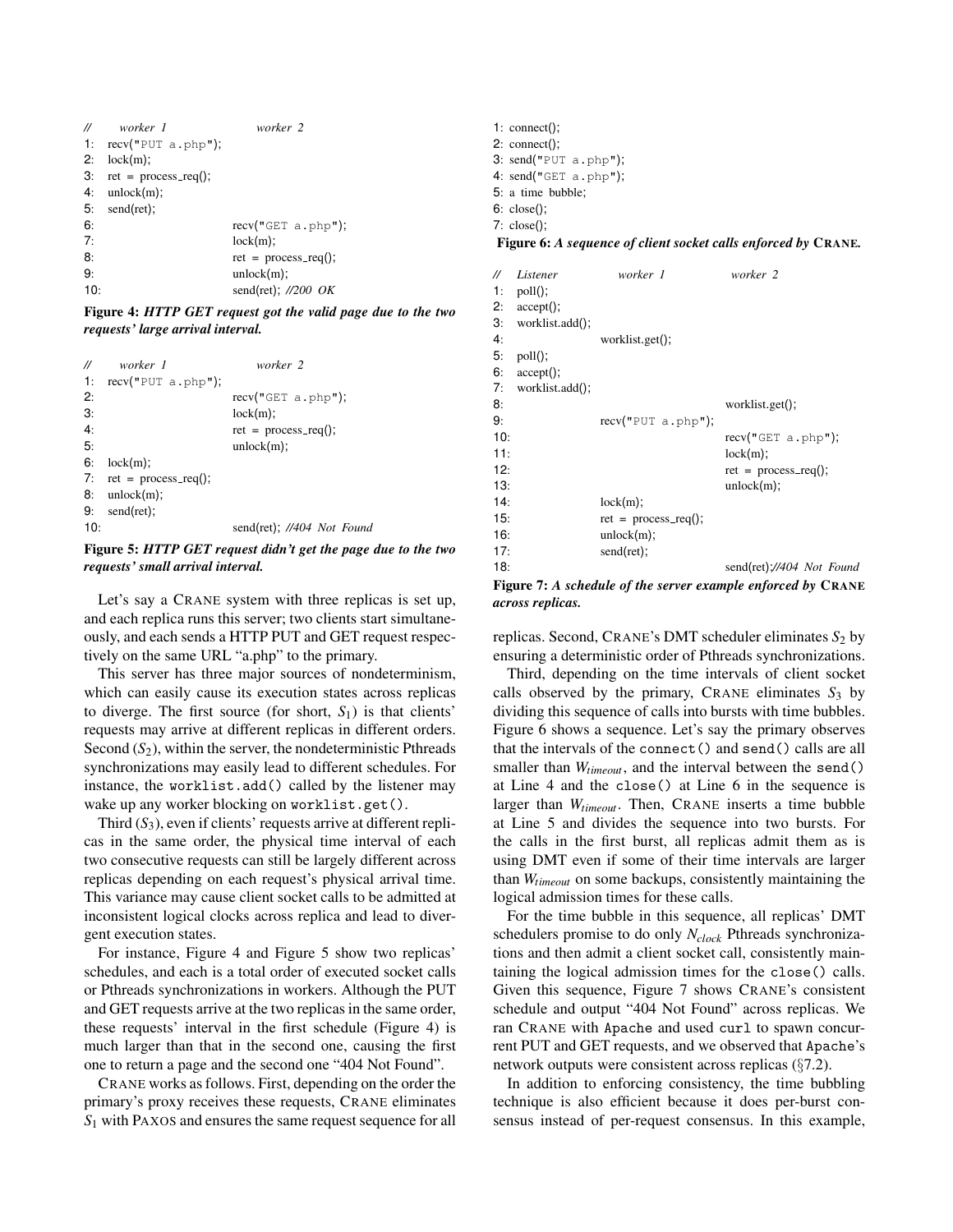<span id="page-5-2"></span>void get\_turn(); void  $put\_turn()$ ; void wait(opaque obj); void signal(opaque obj);

#### Figure 8: *The* PARROT *DMT runtime's scheduler primitives.*

if more connect() calls arrive simultaneously and each client connection does more send() calls, the ratio of inserted time bubbles versus the total number of socket calls in the sequence may be even lower, then CRANE may become more efficient. Evaluation on popular servers and workloads shows that this ratio is often low and that CRANE has moderate overhead (§[7.3\)](#page-9-1).

# <span id="page-5-0"></span>3. CRANE's Synchronization Wrappers for a Server

This section describes how CRANE handles a server program's synchronizations, including Pthreads synchronizations and blocking socket calls. Because how to handle these synchronizations is tightly relevant to the PARROT DMT scheduler we leverage, in this section, we first introduce some background on the PARROT scheduler, including its primitives and wrappers. And then we describe how CRANE leverages PARROT's primitives and wrappers to implement its own synchronization wrappers.

### <span id="page-5-1"></span>3.1 Background: the PARROT Scheduler

PARROT [\[29\]](#page-13-10) is a DMT system that uses the LD\_PRELOAD trick to intercept Pthreads synchronizations at runtime and enforces a well-define, round-robin order for these operations. In this round-robin manner, PARROT first lets one runnable thread do one synchronization operation; and then, for the left runnable threads, PARROT lets the next thread do one synchronization operation; and then the next runnable thread, until all runnable threads having done one synchronization operation. Then PARROT repeats. To enforce this schedule, PARROT maintains a queue of runnable threads (*run queue*) and another queue of waiting threads (*wait queue*), like a Linux OS scheduler.

PARROT enforces an important invariant: only the thread at the head of the run queue can do one actual synchronization operation and manipulate the run queue and wait queue. After the head thread does one operation, it rotates itself to the tail of the run queue and wakes up the new head thread of the run queue. Conceptually, threads within PARROT pass a global token (the run queue head) around. A thread will be put into the wait queue if the synchronization object it requires is not available, and it will be put back to the run queue when this object becomes available.

To implement this round-robin schedule in a compact way, PARROT provides a monitor-like internal interface, shown in Figure [8.](#page-5-2) The get\_turn() function waits until the calling thread becomes the head of the run queue. The put  $turn()$ function rotates the calling thread to the tail of the run queue and wakes up the next thread which now is the head of

- <span id="page-5-3"></span>1: int pthread\_mutex\_lock\_wrapper(mu) {
- $2:$  DMT.get\_turn();
- 3: check add timebubble(); *// NOP in Parrot. Called in Crane.*
- 4: while (pthread\_mutex\_trylock(mu))
- 5: DMT.wait(mu);
- 6:  $DMT.put_turn()$ ;
- 7: return 0; *// Error handling code ommitted for clarity.*

8: }

```
Figure 9: PARROT's wrapper for pthread_mutex_lock().
```
the run queue. The wait() function puts the calling thread from run queue to wait queue and blocks on a opaque object (e.g., a mutex or a socket descriptor), until another thread makes this object available and calls a signal() on this object. When a thread returns from a wait() function, it becomes the head of the run queue. Both the wait() and the signal() functions require getting the global turn.

These set of primitives are highly optimized for multicore. Each thread has an integer flag and condition variable. The get\_turn() function spin-waits on the current thread's flag for a while before blocking on the condition variable. The wait() function needs to get the turn before it returns, so it uses the same combined spin- and block- wait strategy as the get\_turn() function. The get\_turn() and signal() functions signal both the flag and the conditional variable of the next thread. In common case, these operations acquire no lock and do not block-wait, thus the number of synchronization context switches in PARROT is much smaller than that in traditional Pthreads synchronizations, yielding faster performance in PARROT than in the Pthreads runtime for some programs [\[29\]](#page-13-10).

Figure [9](#page-5-3) shows the pthread mutex lock() wrapper in PARROT. This wrapper uses try-lock to avoid deadlock: if the head of the run queue is blocked waiting for a lock before giving up the turn, no other thread can get the turn.

When all threads of a program block, which is common case in a server program, PARROT puts an internal *idle thread* to the run queue, which simply does repetitive get\_turn() and put\_turn() operations. This idle thread ensures that PARROT's run queue always has threads and that PARROT's logical clock keeps ticking.

PARROT's blocking socket calls are nondeterministic because it is a DMT system for eliminating nondeterminism in Pthreads synchronizations. A blocking socket call's wrapper in PARROT works as follows. When a thread calls a blocking socket call, the thread calls get\_turn(), passes the global token to the next thread in the run queue, removes itself from the run queue, and then calls into the actual socket call. When the thread returns from the actual call, it appends itself to a *socket queue*. Each thread at the run queue head moves the threads in this socket queue back to the run queue. This move-back is nondeterministic because threads may return from blocking socket calls nondeterministically and thus may be added to the socket queue in various orders.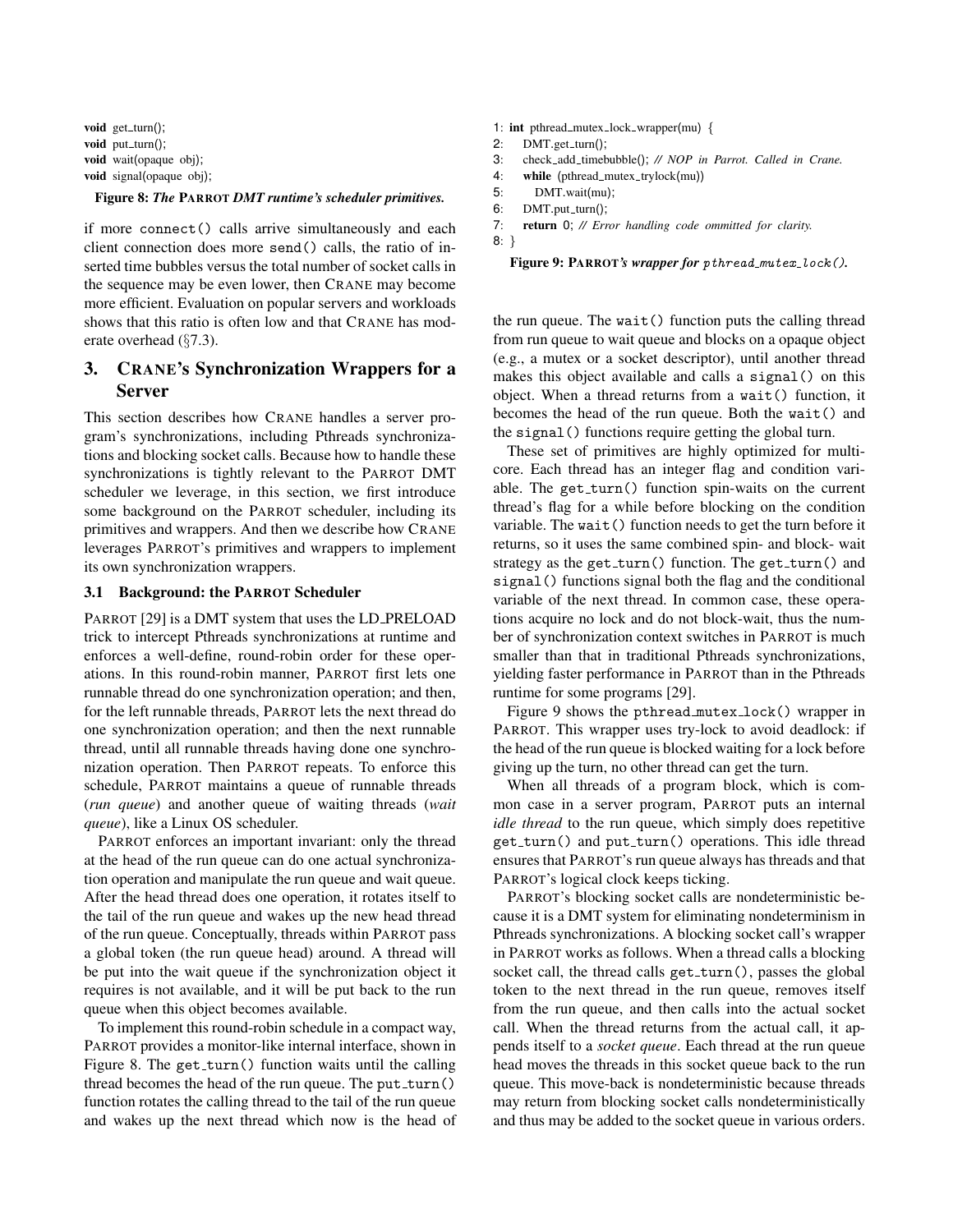```
1: void check_add_timebubble(mu) {
2: while (\text{paxos\_seq}.\text{empty})) {
3: usleep(. . .);
4: request_time_bubble();
5: }
6: if (paxos seq.head().type == TIME BUBBLE)
7: paxos_seq.head().decrease();
8: else
9: DMT.signal(paxos_seq.head());
10: }
```
Figure 10: CRANE's check\_add\_timebubble() function.

```
1: int recv_wrapper(sockfd, ...) {
```

```
2: DMT.get_turn();
```

```
3: DMT.wait(sockfd);
```
- 4: **int** nbytes =  $recv(sockfd, ...)$ ;
- 5: paxos seq.dequeue(nbytes);

```
6: DMT.put_turn();
```

```
7: return nbytes;
```

```
8: }
```
Figure 11: CRANE*'s wrapper for* recv()*.*

# 3.2 CRANE' Synchronization Wrappers for a Server

CRANE wraps a rich set of common blocking socket operations, including select(), poll(), epoll\_wait(), accept(), and recv(). CRANE also modifies the wrappers of Pthreads synchronizations. These wrappers are sufficient for the server programs in our evaluation.

CRANE needs to modify the pthread mutex lock() wrapper in Figure [9](#page-5-3) to do three things. First, if the PAXOS request sequence has been empty for a physical duration *Wtimeout*, CRANE requests a time bubble with *Nclock* logical clocks. Second, if the head of the PAXOS sequence is a time bubble, CRANE decreases the logical clock in the time bubble by one, or it removes this bubble if zero clock is left. Third, CRANE signals a thread that blocks on a socket operation (e.g., recv()) if there is a matching client socket call (e.g., send()) at the head of the PAXOS sequence. To do these three things, CRANE calls the check add timebubble() function (defined in Figure [10\)](#page-6-1) at Line 3 of the pthread mutex lock() wrapper in Figure [9.](#page-5-3)

An important data structure in CRANE's wrapper is the PAXOS sequence which contains clients' socket calls and inserted time bubbles. This sequence sits between the proxy and the server's processes, and it is implemented with Boost [\[1\]](#page-12-3) shared memory. CRANE uses lockf() to ensure mutual exclusion on this sequence because the two processes may concurrently manipulate this sequence. For clarity, these lock and unlock operations are omitted in the pseudo code.

CRANE also needs to modify PARROT's idle thread mechanism because sometimes this thread is the only thread in the run queue, and CRANE needs to frequently check whether a new client socket call comes or a time bubble insertion is

<span id="page-6-3"></span>

needed. To do so, CRANE replaces PARROT's get\_turn() and put\_turn() primitives within the idle thread to be mutex lock and unlock operations, then the idle thread also runs the function defined in Figure [10](#page-6-1) to check and insert time bubbles.

Figure [11](#page-6-2) shows CRANE's wrapper for the recv() call. This wrapper ensures that the recv() calls of server programs across replicas return at consistent logical times. The other blocking socket calls' wrappers are similar. A thread calling recv() in CRANE simply calls get turn() and blocks on the socket descriptor using PARROT's wait() primitive. When a client send() call that matches this recv() becomes the head of the PAXOS sequence, the pthread mutex lock() wrappers wakes up the server thread blocking on recv() with the signal() call at Line 9 in Figure [10.](#page-6-1) The waken up thread dequeues a number of matching send() calls from the PAXOS sequence according to the actual bytes received. Also, for clarity, the lock and unlock operations for the PAXOS sequence are omitted in this recv() wrapper.

# <span id="page-6-0"></span>4. The Time Bubbling Technique

Figure [12](#page-6-3) shows the time bubbles inserted by the time bubbling technique. The technique groups clients' socket operations as bursts. A request burst can be a group of real socket requests (rectangles), or can be a time bubble with a fixed number of logical clocks (circles). In this figure, black requests are the first operation for each burst.

In a conceptual level, CRANE uses three rules to enforce the same sequence of logical times for socket requests (rectangles) and thus the same schedules across different replicas. First, CRANE uses PAXOS to ensure the same sequence of client socket calls as well as inserted time bubbles as a "PAXOS request sequence" for each replica, as shown in each horizontal arrow. Second, CRANE uses DMT to guarantee that it only ticks logical clocks (i.e., schedules Pthreads synchronizations or socket operations) when this sequence is not empty. Third, the time bubbling technique ensures that this sequence is not empty, otherwise it inserts a time bubble.

Figure [13](#page-7-3) shows the work flow of our time bubbling technique with four steps. Each replica's DMT just waits for a physical duration *Wtimeout*, if no further requests come, (1) the DMT requests its own proxy to insert a time bubble. (2)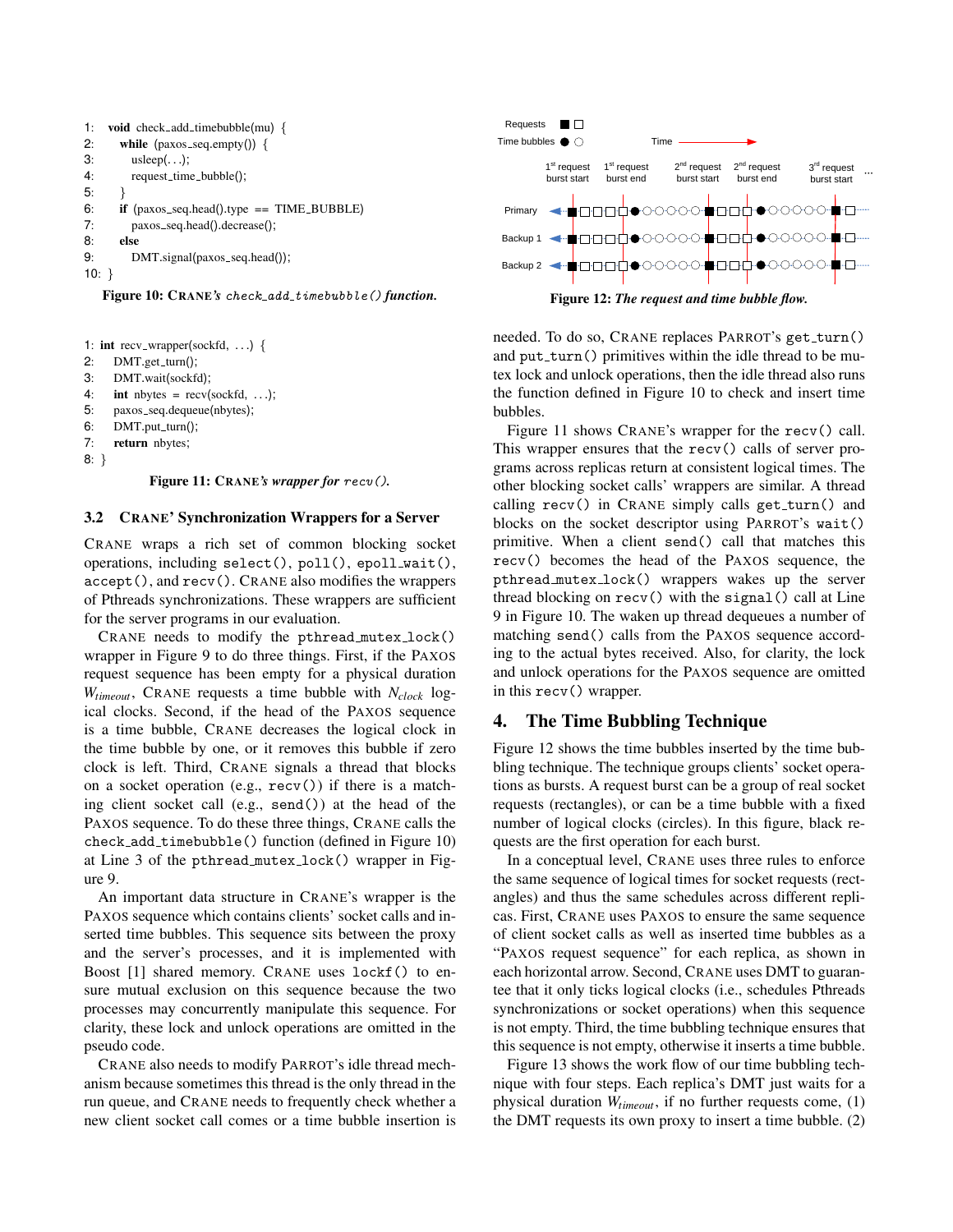<span id="page-7-3"></span>

Figure 13: *The work flow of inserting a time bubble.*

The proxy then checks whether it sees itself as the primary in the PAXOS protocol. If so, it asks (3) the consensus component to invoke consensus on whether inserting this bubble; otherwise it drops this request. After a consensus on this bubble insertion is reached, (4) each machine's proxy simply inserts the bubble into the PAXOS sequence, granting *Nclock* logical clocks to the DMT scheduler.

If a server has not exhausted the logical clocks in a time bubble after serving current requests, PARROT's idle thread mechanism (§[3.1\)](#page-5-1) exhausts these clocks rapidly. Then, the server can continue to process further requests in time.

### <span id="page-7-1"></span>5. Implementation Details

### <span id="page-7-2"></span>5.1 The PAXOS Protocol

The PAXOS consensus component  $(\S2.1)$  $(\S2.1)$  is a critical component to enforce a consistent total order of socket calls from client programs. Although there are already a number of open source PAXOS implementations [\[6,](#page-12-0) [26,](#page-13-13) [60\]](#page-14-11), we reimplemented a PAXOS protocol in order to incorporate our new socket-API consensus interface.

Our PAXOS implementation is based on a well-known and concise approach [\[52\]](#page-14-5). In normal case, only the primary invokes consensus, thus this approach reaches consensus efficiently. In exceptional cases such as primary restarts, a PAXOS leader election is invoked to resolve conflicts. In CRANE, we implemented this election via making the primary send a heart beat message to all the backups every second, and if backup replicas have not receive any heart beat message for three seconds, these replicas start to elect a new leader. The leader election contains three steps [\[52\]](#page-14-5): (1) backups proposing a new view, which is a standard PAXOS two-phase consensus [\[42\]](#page-14-0), (2) the proposer that wins the view proposing itself as a primary candidate, another standard PAXOS two-phase consensus, and (3) the new leader announcing itself as the new primary.

In our implementation, each socket call from the client is assigned a global, monotonically increasing viewstamp (or *global index*) to associate with each checkpoint (§[5.2\)](#page-7-0). Upon consensus on a socket call, each consensus component persistently stores the call type, arguments, and global index into a Berkeley DB storage [\[17\]](#page-13-14) on SSD.

Although our current PAXOS implementation focuses on supporting socket consensus interface, this PAXOS protocol logic is independent of the types and arguments of socket operations, so our PAXOS implementation can be applied to other types of consensus interface as well.

### <span id="page-7-0"></span>5.2 Checkpoint and Restore

To recover or add a new replica, CRANE leverages two popular open source tools: CRIU [\[28\]](#page-13-11), to checkpoint process state such as CPU registers and memory; and LXC [\[2\]](#page-12-1), to checkpoint the file system state of a server program's current working directory and installation directory. These two directories are sufficient to capture files modified by the server programs in our evaluation.

Incorporating LXC into CRANE has two extra practical benefits. First, the server process is ran within an LXC, which provides the server the same and clean initial systems state and mitigates contentions on systems resources (e.g., file descriptors) with other processes. Second, LXC snapshots make CRANE easy to deploy on multiple replicas without worrying about slight differences of the systems environments such as kernel and library versions. We just built CRANE on one replica once, did a LXC snapshot, and then copied the snapshot to other replicas.

A CRANE checkpoint operation contains three steps. First, CRANE uses CRIU to checkpoint the server's process running within the LXC container and dumps the checkpoint to the process's current working directory. CRIU needs to modify systems files (e.g., ns\_last\_pid), but LXC's default isolation configuration does not permit these modifications, so we configure LXC to run in "unconfined mode". Second, CRANE stops the container, uses "diff  $-$ text" to generate a patch of current working directory and the server's installation directory against an LXC snapshot prepared before any server starts. This file system checkpoint patch is incremental and thus efficient (§[7.6\)](#page-11-1). Third, CRANE restarts the container, and restores the server process with CRIU.

Such a CRANE checkpoint operation is done every minute on one backup replica without affecting the other replicas' performance. We explicitly design CRANE's proxy and consensus component stateless and they do not require checkpoints. A CRANE restore operation reverts these steps.

One main issue on checkpointing a server process is that it constantly accepts socket connections, but checkpointing and restoring TCP stacks are notoriously difficult. Our trick to avoid this difficulty is based on an observation: even busy server programs have some idle moments. For instance, consider Apache, even running with its standard performance-stress benchmark ApacheBench, we observed that in some moments the server has no alive socket connections. Thus, during a checkpoint operation, CRANE simply checks whether the server has alive connections. If so, CRANE backs off for a few seconds and then retries until the server has no alive connections. Since checkpoint periods do not have to be precise, this trick runs well  $(\S7.6)$  $(\S7.6)$ .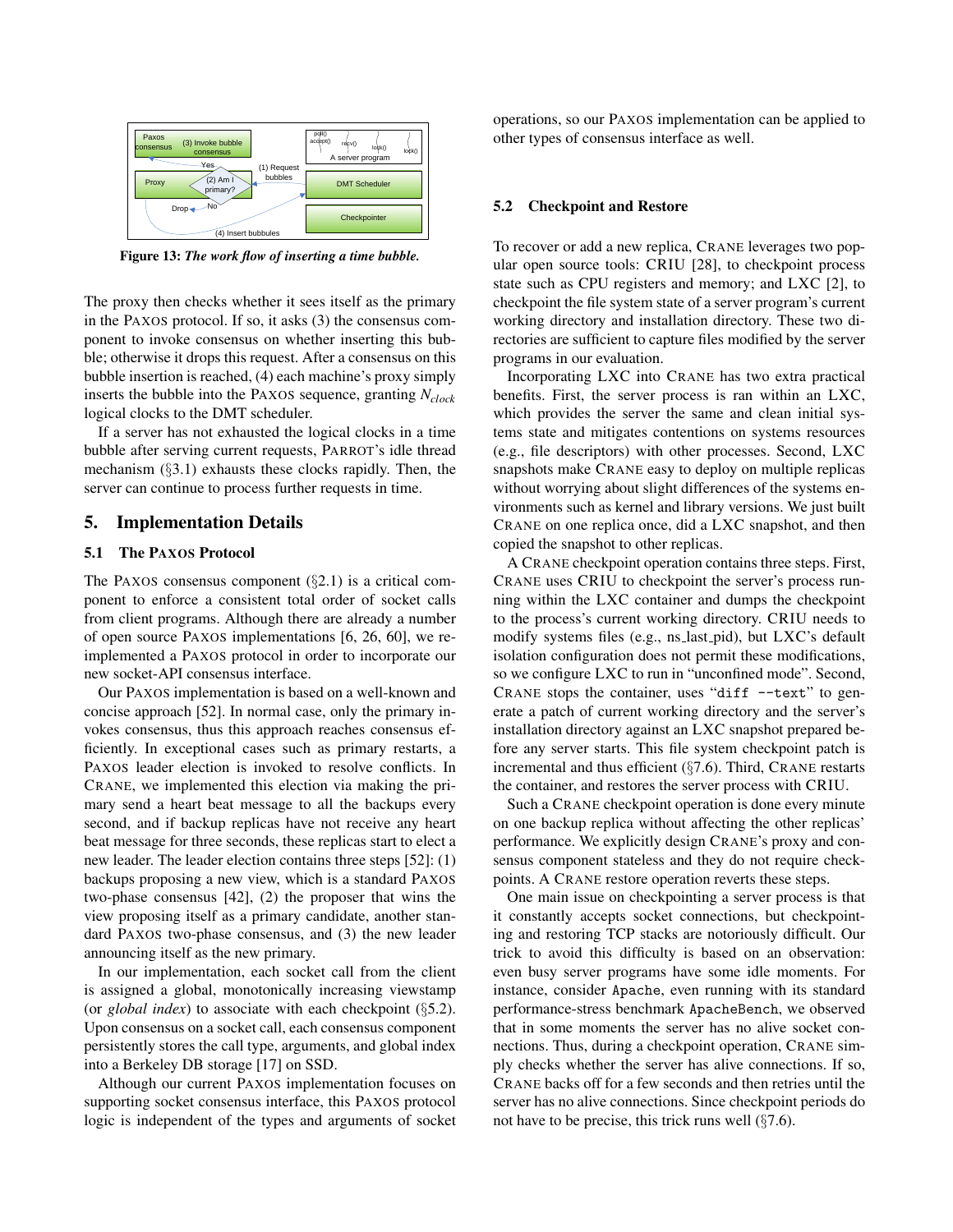# <span id="page-8-1"></span>6. Discussions

This section first discusses CRANE's limitations and then introduces its applications.

## <span id="page-8-3"></span>6.1 Limitation

CRANE leverages PARROT to make synchronizations deterministic. PARROT is explicitly designed not to handle data races. However, in the context of CRANE, data races are less harmful because, if they cause backups to crash, CRANE can still operate and recover as long as a quorum of the replicas is still alive. Moreover, leveraging CRANE's replication architecture, one can deploy a race detector on a backup replica [\[30\]](#page-13-15), achieving both good CRANE performance and full determinism.

There are other sources of nondeterminism besides thread scheduling and request timing. These other sources of nondeterminism may cause backups to diverge, too. For example, backups may do different things based on their IP addresses, data read from /dev/random, addresses returned by malloc, physical time observed via gettimeofday, or delivery time of signals. Prior work has shown how to eliminate these sources of nondeterminism using recordreplay [\[40,](#page-14-12) [46\]](#page-14-13) or OS-level techniques [\[14\]](#page-13-4), which CRANE can leverage. Another solution is to treat all these sources as inputs and leverage distributed consensus to let all replicas observe the same input. We leave these ideas for future work. We inspected server programs' network outputs among replicas, and we found that these outputs were consistent in CRANE except physical times (§[7.2\)](#page-9-0).

For a server program that spawns multiple processes which communicate via IPC, CRANE currently does not make these IPC operations deterministic. We expect that it should be easy to support deterministic IPC in CRANE because it already makes socket API deterministic. In addition, dOS [\[14\]](#page-13-4) and DDOS [\[34\]](#page-13-5) have many effective techniques for tackling this problem, which CRANE can leverage.

### <span id="page-8-0"></span>6.2 Applications

We envision three applications for CRANE. First, CRANE can be leveraged by other replication concepts (e.g., byzantine fault tolerance [\[22,](#page-13-12) [38\]](#page-14-10)) and record-replay [\[39,](#page-14-14) [41,](#page-14-15) [46\]](#page-14-13) because they also suffer from nondeterminism. Second, promising results in REPFRAME [\[30\]](#page-13-15) have shown that CRANE's transparent replication architecture can enable multiple types of program analysis tools within one execution, making a server program enjoy benefits of multiple analyses. Third, CRANE's determinism as well as its time bubbling technique alone can be applied to mitigate timing channels [\[10,](#page-13-16) [11,](#page-13-17) [70\]](#page-15-0).

### <span id="page-8-2"></span>7. Evaluation

Our evaluation was done on a set of three replica machines, with each having Linux 3.13.0, 1Gbps bandwidth LAN, 2.80 GHz dual-socket hex-core Intel Xeon with 24 hyperthreading cores, 64GB memory, and 1TB SSD.

We evaluated CRANE on five widely used server programs, including HTTP servers Apache [\[9\]](#page-13-18) and Mongoose [\[54\]](#page-14-16); ClamAV [\[24\]](#page-13-19), an anti-virus scanning server that scans files in parallel and deletes malicious ones; MediaTomb [\[8\]](#page-13-20), a uPnP multimedia server that uploads, shares, and transcodes pictures and videos in parallel; and MySQL [\[3\]](#page-12-4), an SQL database. Although MySQL has a replication feature [\[4\]](#page-12-5), this feature is mainly for improving read performance, not for providing SMR fault tolerance.

SMR's high availability and fault-tolerance are attractive to these servers programs, because these programs provide on-line service and contain important in-memory execution states and storage (e.g., ClamAV's security database, MediaTomb's SQLite [\[5\]](#page-12-6) database, and MySQL).

For Apache and Mongoose, we used Apache's own concurrency stress testing benchmark ApacheBench to invoke concurrent HTTP requests for a PHP page, which takes about 70 ms for a PHP interpreter to generate the page contents. For ClamAV, we used its own client utility clamdscan to request the server to scan ClamAV's own source code and installation directories in parallel. For MediaTomb, because it has a web interface, we used ApacheBench to invoke concurrent requests which use mencoder [\[53\]](#page-14-17) to transcode a 15MB video from AVI to MP4. For MySQL, we used SysBench [\[7\]](#page-13-21) to generate random select queries. These workloads triggered 8∼12 threads in each server program to process requests concurrently at peak performance on our machines. These popular benchmarks and workloads cover CPU, network, and file-IO bounded operations.

CRANE has two parameters for the time bubbling technique. The first parameter, *Wtimeout*, is the physical duration that the primary's DMT scheduler waits before it requests consensus on a time bubble insertion. To prevent this parameter significantly deferring responses, CRANE sets its default value 100us, two orders of magnitudes smaller than the workloads' response times and wide-area network latencies.

The second parameter, *Nclock*, is the number of logical clocks within each time bubble. CRANE sets its default value 1000, because we observed that the amounts of executed Pthreads synchronizations to process each request in most of the evaluated servers are closed to this scale. We used these default values in all evaluations unless explicitly specified. A sensitivity evaluation on these two parameters showed that their default values were reasonable choices (§[7.5\)](#page-10-0).

To mitigate network latency, benchmark clients were ran within the replicas' LAN. Larger latency will mask CRANE's overhead. We measured each workload's response time as it has direct impact on users. For each data point, we ran 1K requests for 20 times and then picked the median value.

The rest of this section focuses on these questions:

§[7.1:](#page-9-2) Is CRANE easy to use?

§[7.2:](#page-9-0) Compared to nondeterministic executions, does CRANE consistently enforce the same sequence of network outputs among replicas?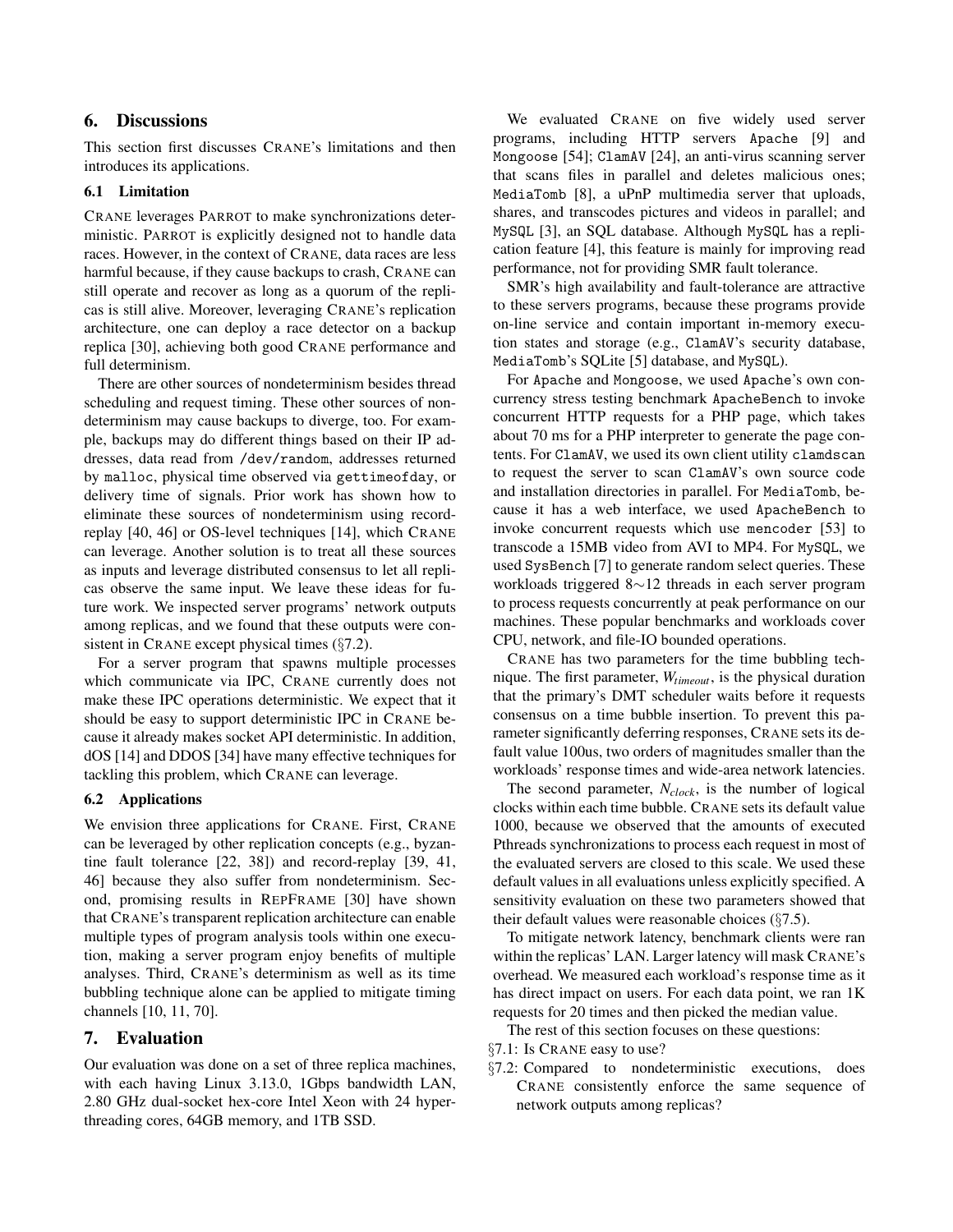- §[7.3:](#page-9-1) What is CRANE's performance overhead compared to nondeterministic executions?
- §[7.4:](#page-10-1) When the default schedules enforced by the PARROT DMT scheduler are slow, how much optimization can PARROT's performance hints bring to CRANE?
- §[7.5:](#page-10-0) How sensitive are the two time bubbling parameters to CRANE's performance?
- §[7.6:](#page-11-1) How fast are CRANE's checkpoint and recovery components on handling replica failures?

### <span id="page-9-2"></span>7.1 Ease of Use

All five servers we evaluated were able to be transparently plugged and played in CRANE without modification. For ClamAV, MediaTomb, and MySQL, we did not need to modify any line of code and they already have moderate performance overhead compared to the un-replicated nondeterministic executions. For Apache and Mongoose, the default schedules serialized parallel computations. For each of the two servers, we added two lines of soft barrier performance hints invented by PARROT [\[29\]](#page-13-10) to line up parallel computations as much as possible and compute efficient DMT schedules (cf §[7.4\)](#page-10-1).

### <span id="page-9-0"></span>7.2 Consistency of Network Outputs

To verify whether the server programs running in different replicas maintain the same execution states, we compared each server program's network outputs logged in three replicas. Network outputs imply a server's execution states, including the outcomes of ad-hoc synchronizations and data races, which synchronization schedules can not capture. We ran the performance workloads and logged the order and contents of server programs' outgoing socket calls, including send(), sendto(), sendmsg(), write(), and pwrite(). These calls are sufficient to capture all network outputs of the evaluated programs. We then used diff to compare the logs across replicas.

We designed two experiment plans. In plan I, we ran CRANE with the programs. In plan II, we disabled only the time bubbling component in CRANE for three reasons: (1) we wanted to know whether time bubbling is needed to keep replicas in sync, (2) enabling PAXOS made us easy to ship the same workload to replicas, and (3) enabling PARROT made us easy to intercepted and logged network outputs.

Among the five programs, three server programs, Apache, MediaTomb, and Mongoose, used ApacheBench to spawn workloads. In plan I, CRANE's logs from all three replicas had the same order and contents of outputs except physical times in the responded HTTP headers. In plan II, despite that we disabled only the time bubbling component, the logs' order of responded HTTP headers and contents across replicas were different. Two server programs, ClamAV and MySQL, used specific benchmarks to spawn workloads. In plan I, the logs showed that CRANE enforced the same network outputs. In plan II, the orders of the outputs across replicas were different. These experiments suggest that simply combining

<span id="page-9-3"></span>

Figure 14: CRANE*'s performance normalized to un-replicated nondeterministic execution.*

PAXOS and DMT is not sufficient to keep replicas in sync, and the time bubbling technique is needed.

To diagnose consistency of network outputs more concisely, we wrote a micro-benchmark for Apache. We used the curl utility to spawn two concurrent HTTP requests: a PUT request of a PHP page and a GET request on this page, and then we inspected the outcome of the GET request. We ran Apache in CRANE with this micro benchmark for 100 times and found that three replicas consistently reported the same GET result in each run, either "200 OK" or "404 Not Found", depending on the order of the PUT and GET request arriving at the primary's proxy. And then we ran Apache's un-replicated execution for 100 times on each replica, and three replicas reported "404 Not Found" for 6, 8, 11 times respectively.

### <span id="page-9-1"></span>7.3 Performance Overhead in Normal Case

To understand the performance impact of CRANE's components, we divided CRANE's components into two major parts: the DMT part ran by PARROT; and the proxy (with PAXOS) part which enforces the same sequence of client socket calls across replicas. Each part ran independently without the other part. The proxy part represents the performance overhead of invoking PAXOS consensus for client socket calls, and the DMT part represents the PARROT DMT scheduler's overhead.

Figure [14](#page-9-3) shows the servers' performance running in CRANE normalized by their un-replicated nondeterministic executions. The mean overhead of CRANE for the five evaluated programs is 34.19% due to two main reasons. First, except for MySQL, which does fine-grained, per-table mutex and read-write locks frequently, the DMT schedules were efficient on the other four servers. The reason is that PARROT's scheduling primitives are already highly optimized for multi-core (§[3.1\)](#page-5-1). The proxy-only part incurred 0.82%∼3.46% overhead, which is not surprising, because the number of socket calls is much smaller than the num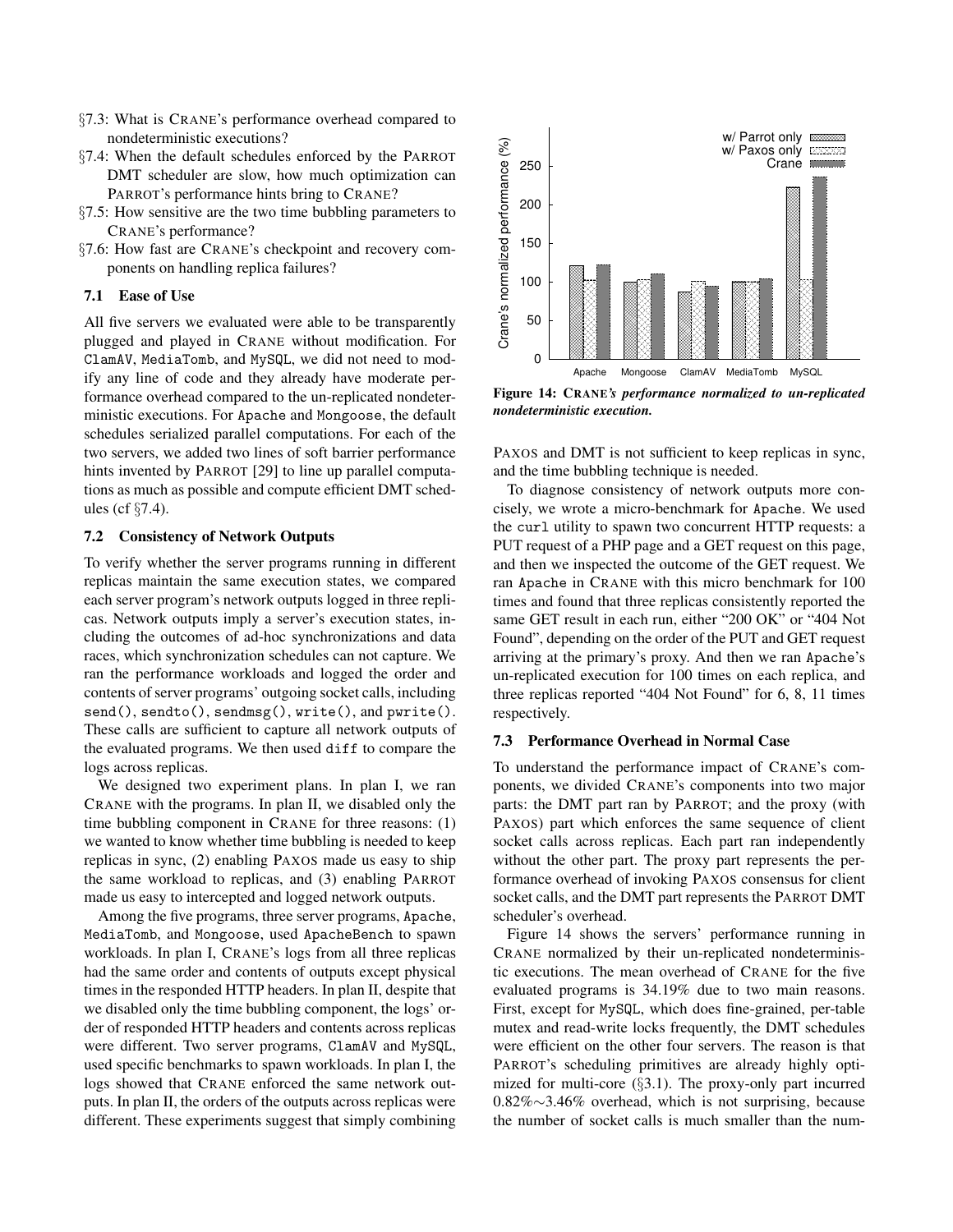ber of Pthreads synchronizations in these programs. In short, CRANE's performance mainly depends on the DMT schedules' performance.

MediaTomb incurred modest speedup because its transcoder mencoder had significant speedup with PAR-ROT. We inspected MediaTomb's micro performance counters with the Intel VTune [\[66\]](#page-14-18) profiling tool. When running in CRANE, MediaTomb only made 6.6K synchronization context switches, while in the Pthreads runtime it made 0.9M synchronization context switches. This saving caused MediaTomb running with PARROT a 12.76% speedup compared to its nondeterministic execution. The PARROT evaluation [\[29\]](#page-13-10) also observed a 49% speedup on the mencoder program.

The time bubbling technique saves most of needs on invoking consensus for the logical times of clients' socket operations, confirmed by the low frequency of inserted time bubbles in Table [1.](#page-10-2) Apache, MediaTomb, and Mongoose uses ApacheBench as its benchmark, and each request contained a connect(), send(), and close() call. ClamAV uses its own clamdscan benchmark, and each request contained 18 socket calls. MySQL's benchmark contained 6∼7 socket calls for each query. The ratio of inserted bubbles is merely 6.12%∼33.35%. MediaTomb had the highest ratio of time bubbles because it took the longest time (9,703ms) to process each request.

Note that the number of inserted time bubbles across replicas is the same within the same run of CRANE. Within different runs of CRANE, this number can be different because *Wtimeout* is a physical duration.

#### <span id="page-10-1"></span>7.4 Optimization of PARROT's Performance Hints

In general, a DMT schedule may be slow in some cases [\[29,](#page-13-10) [48\]](#page-14-19), because this schedule may *serialize* some major computations that can run in parallel in the Pthreads runtime. For instance, when we ran CRANE's DMT scheduler PARROT with Apache and Mongoose, we observed that PARROT's default schedules serialized the PHP interpreters.

Fortunately, PARROT creates a set of easy to use, intuitive soft barrier hints [\[29\]](#page-13-10) which tell the DMT runtime to switch to faster schedules. These hints are just "soft" barriers; they timeout deterministically and can tolerate different number of concurrent incoming requests. They just make a (deterministic) effort to line up computations that tend to run in parallel. In addition, these hints can be safely ignored by the PARROT runtime without affecting a program's logic.

In our evaluation, we added two lines of hints for each of the Apache and Mongoose servers' source code, and the pat-

<span id="page-10-2"></span>

| Program   | # client socket calls | # time bubbles | $\%$  |
|-----------|-----------------------|----------------|-------|
| Apache    | 3.000                 | 450            | 13.04 |
| ClamAV    | 18,000                | 1.173          | 6.12  |
| MediaTomb | 3.000                 | 1.501          | 33.35 |
| Mongoose  | 3.000                 | 448            | 12.99 |
| MySQL     | 6.750                 | 573            | 7.82  |

Table 1: *Ratio of time bubbles in all* PAXOS *consensus requests.*

<span id="page-10-3"></span>

Figure 15: Effects of PARROT's soft barrier performance hints.

<span id="page-10-4"></span>

Figure 16: CRANE*'s performance with different settings on Wtimeout (us).* Normalized with the default parameter.

tern was general: one line was added at the server's main() function to initialize the soft barrier, and the other before a PHP interpretation's start to tell the DMT scheduler "these are the major computations to line up". The performance optimization effects of these hints are shown in Figure [15.](#page-10-3) These hints reduces Apache's overhead from a 424% to 22.99%, and Mongoose's from a 643% to 5.09%.

#### <span id="page-10-0"></span>7.5 Sensitivity of Time Bubble Parameters

The two parameters *Wtimeout* and *Nclock* for time bubbling have trade-off on performance. This trade-off also depends on each server program as well as its performance workload. A smaller *Wtimeout* means the DMT scheduler can wait less time and then proceed with granted logical clocks with inserted time bubbles, but it also means that more time bubbles and thus more PAXOS consensus are involved. A smaller value also means time bubbling runs similar to a perrequest consensus approach. Figure [16](#page-10-4) shows CRANE's performance by only adjusting this parameter. CRANE's default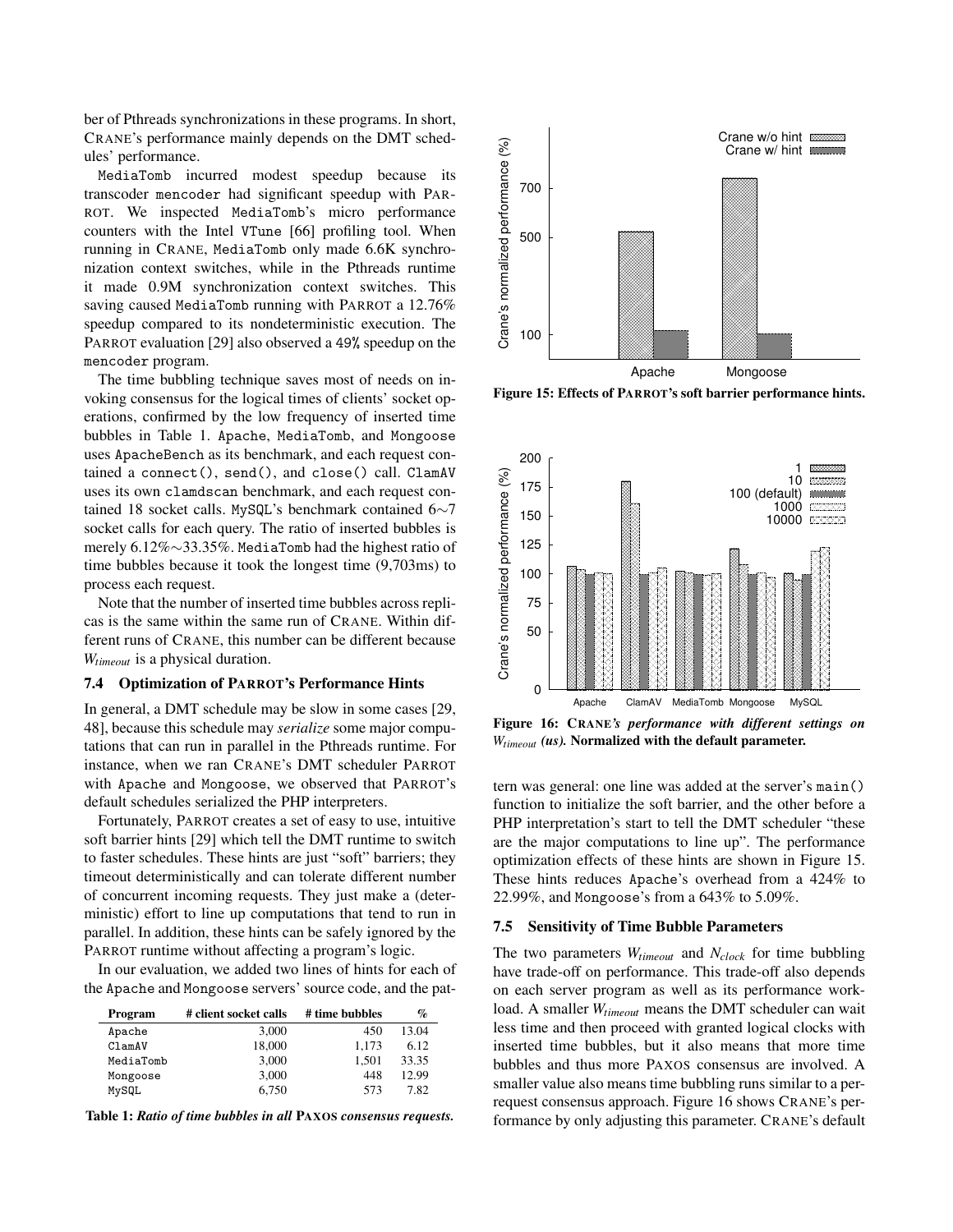<span id="page-11-2"></span>

Figure 17: CRANE*'s performance with different settings on Nclock.* Normalized with the default parameter.

setting got the best result for both Apache and ClamAV, and it got the second best result for the other three programs.

The *Nclock* parameter also faces trade-off on performance. A smaller value means that servers can exhaust clocks in a time bubble sooner, but if a server does lots of Pthreads synchronizations to process a request, more time bubbles and thus more PAXOS consensus are involved. Figure [17](#page-11-2) shows CRANE's performance by only adjusting this parameter. CRANE's default setting got the best result for ClamAV, MediaTomb, and Mongoose, and the second best result for the other two programs.

#### <span id="page-11-1"></span>7.6 Checkpoint and Recovery

To handle replica failures, CRANE periodically invokes a checkpoint operation on one backup (§[5.2\)](#page-7-0). Each CRANE checkpoint operation contains four time consuming parts: (1) using CRIU to dump the state of a server process (and its child processes, if any); (2) stopping and restarting a LXC container; (3) doing an incremental checkpoint on a server's current working directory and installation directory between the LXC stop and start; and (4) restoring a process's state after the LXC restart.

Table [2](#page-11-3) shows time costs for each process and file system checkpoint operation, and all are median values with 20 runs. In sum, a process checkpoint or restore took at most 415ms, and a file system checkpoint or restore took less than 7s except MySQL. MySQL took about one minute

<span id="page-11-3"></span>

| Program   | C p(ms) | R p(ms) | $C$ fs (ms) | $R$ fs (ms) |
|-----------|---------|---------|-------------|-------------|
| Apache    | 33      | 48      | 3,069       | 237         |
| ClamAV    | 415     | 353     | 6.963       | 6,128       |
| MediaTomb | 17      | 27      | 2.852       | 213         |
| Mongoose  | 15      | 31      | 1.294       | 169         |
| MySQL     | 88      | 81      | 53,473      | 712         |

Table 2: *Average time cost for* CRANE*'s checkpoint and restoring component.* "C p" means "Checkpoint process", "R p" means "Restore process", "C fs" means "Checkpoint file system", and "R fs" means "Restore file system".

to checkpoint its file system because SysBench generated a large database in MySQL's installation directory. For each program, a file system restore operation took much less time than its checkpoint operation because a restore operation patches only files modified by the server program. A common LXC stop and restart operation took 2∼5s depending on the daemon processes' bootstrap progress within the container. Although each of these four steps in a CRANE checkpoint operation costs time, such a checkpoint is done on only one backup replica, its performance impact was negligible in our evaluation (the other replicas formed a quorum).

To evaluate the speed of CRANE's PAXOS protocol on replica failure and recovery, we manually restarted the primary replica running a Mongoose server. The other two backups in the system then invoked a leader election with three steps (§[5.1\)](#page-7-2), which took 1.97ms. After the old primary's machine restarted, CRANE restarted the proxy and the consensus component, extracted the latest Mongoose checkpoint on the local machine and restored the Mongoose process and its file system. On the full restore of this CRANE instance, it received the new primary's heart beat message in 0.36s and downgraded itself to a backup. Overall, both the PAXOS leader election and the restarted old primary's selfdowngrading took sub-seconds.

# <span id="page-11-0"></span>8. Related Work

State machine replication (SMR). SMR has been studied by the literature for decades, and it is recognized by both industry and academia as a powerful fault-tolerance technique in clouds and distributed systems [\[43,](#page-14-8) [63\]](#page-14-20). As a common practice, SMR uses PAXOS [\[42,](#page-14-0) [44,](#page-14-1) [65\]](#page-14-2) and its popular engineering approaches [\[23,](#page-13-2) [52\]](#page-14-5) as the consensus protocol to ensure that all replicas see the same input request sequence. Since consensus protocols are the core of SMR, a variety of study improve different aspects of consensus protocols, including performance [\[45,](#page-14-21) [55\]](#page-14-22) and understandability [\[57\]](#page-14-23). Although CRANE's current implementation takes a popular engineering approach [\[52\]](#page-14-5) for practicality, it can also leverage other consensus protocols and approaches.

At a system implementation level, SMR typically takes the "agree-execute" approach: replicas first "agree" on a total order of input request as a input sequence, and then "execute" the requests that have reached this consensus. Such typical systems include Chubby [\[21\]](#page-13-1), ZooKeeper [\[6\]](#page-12-0), and the Microsoft PAXOS [\[44\]](#page-14-1) implementation, and they have been widely used to maintain critical distributed systems configurations (e.g., group leaders, distributed locks, and storage meta data). SMR has also been applied broadly to build various highly available services, including storage [\[19,](#page-13-0) [27,](#page-13-22) [61\]](#page-14-6) and wide-area network [\[51\]](#page-14-4). Hypervisor-based Fault Tolerance [\[20\]](#page-13-23) leverages a hypervisor to build a primary-back system for single-core machines. Unlike CRANE, these systems are not designed to transparently replicate general mul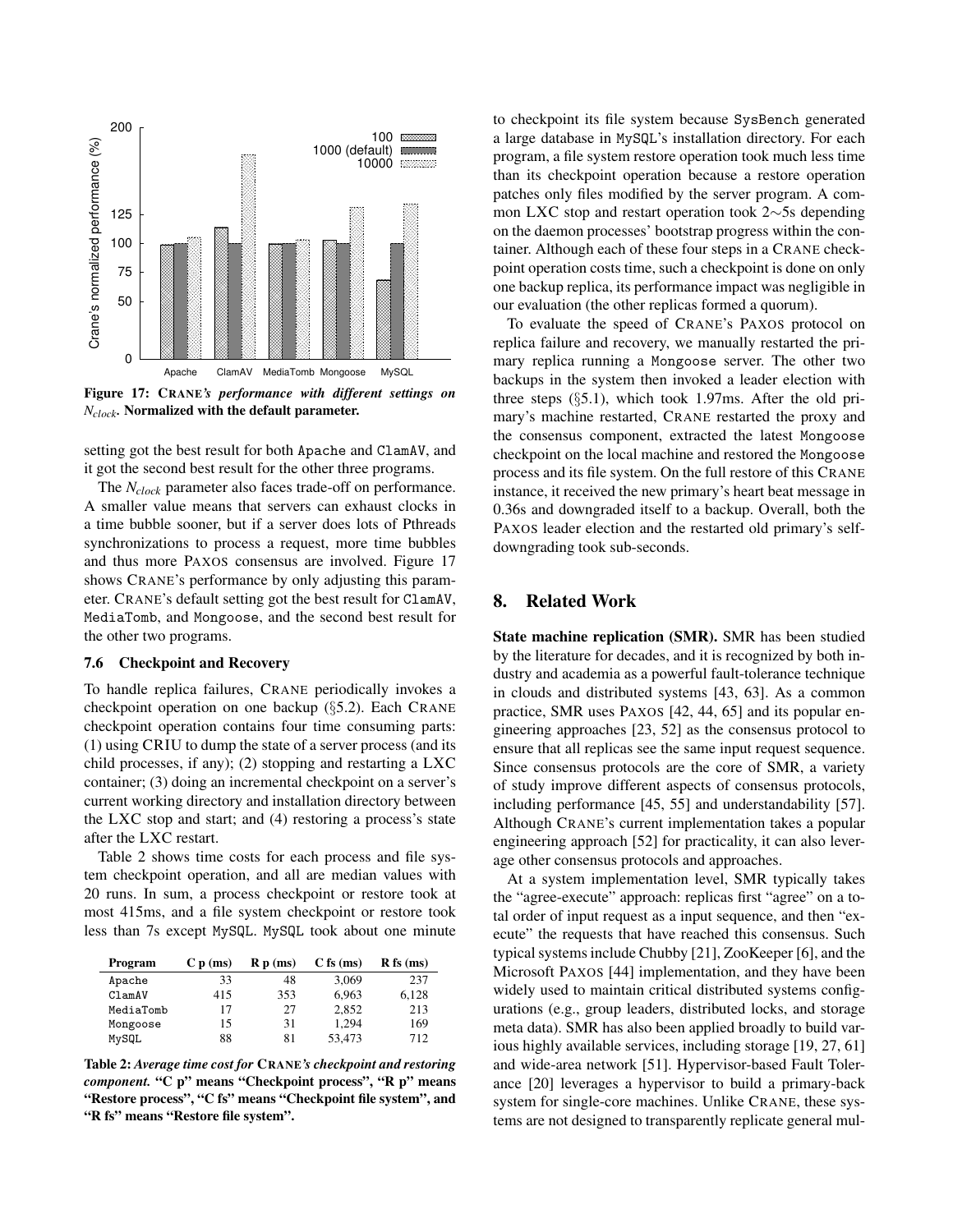tithreaded server programs. Nevertheless, CRANE takes the typical "agree-execute" approach.

In order to support multi-threading in SMR, Eve [\[37\]](#page-14-3) introduces a new "execute-verify" approach: it first executes a batch of requests speculatively, and then verifies whether these requests have conflicts that cause execution state divergence. If so, Eve rolls back the program to a state before executing these requests and re-execute these requests sequentially. Both Eve's execution divergence verification and rollbacks require developers to manually annotate all shared states, which is time consuming and error-prone.

Rex [\[33\]](#page-13-3) addresses the thread interleaving divergence problem with a "execute-agree-follow" approach: it first records thread interleavings on the primary by executing requests, and then replays these interleavings on the other backups. If the executed interleavings in the primary may not be agreed on the other replicas, then Rex rollbacks the primary's states. These rollbacks/checkpoints also require developers' manual efforts for every program. Furthermore, Rex requires frequently shipping thread interleavings across replicas, which may be slow. Unlike CRANE's transparent checkpoint-restore mechanism, Rex requires program developers to implement the checkpoint-restore logic.

To improve performance, some SMR systems [\[6,](#page-12-0) [22,](#page-13-12) [25,](#page-13-24) [37,](#page-14-3) [38\]](#page-14-10) perform read-only optimization on request interface and allow these requests to be processed rapidly without consensus. CRANE currently does not explore this direction mainly for two reasons. First, CRANE's performance overhead is already moderate in our evaluation. Second, some read requests may still modify programs' internal execution states (e.g., Apache's internal HTTP cache) and affect outputs. Thus, ensuring whether a request is indeed read-only for a general server program may require understanding or crafting the program significantly, which may trade off transparency. However, exploring the trade-off between CRANE's transparency and performance is an interesting direction.

DMT and StableMT systems. In order to make multithreading easier to understand, test, analyze, and replicate, researchers have built two types of reliable multithreading systems: (1) stable multi-threading systems (or StableMT) [\[12,](#page-13-25) [16,](#page-13-26) [48\]](#page-14-19) that aim to reduce the number of possible thread interleavings for program all inputs, and (2) deterministic multi-threading systems (or DMT) [\[13–](#page-13-6) [15,](#page-13-7) [18,](#page-13-8) [31,](#page-13-9) [34,](#page-13-5) [56\]](#page-14-7) that aim to reduce the number of possible thread interleavings on each program input. Typically, these systems use deterministic logical clocks instead of nondeterministic physical clocks to make sure inter-thread communications (e.g., pthread mutex lock() and accesses to global variables) can only happen at some specific logical clocks. Therefore, given the same or similar inputs, these systems can enforce the same thread interleavings and eventually the same executions. These systems have shown to greatly improve software reliability, including coverage of testing inputs [\[15\]](#page-13-7) and speed of recording executions[\[14\]](#page-13-4) for debugging.

Typical DMT systems, including Kendo [\[56\]](#page-14-7), CORE-DET [\[13\]](#page-13-6), and COREDET-related systems [\[14,](#page-13-4) [34\]](#page-13-5), improve performance by balancing each thread's load with low-level instruction counts, so they are unstable to input perturbations. DDOS [\[34\]](#page-13-5) demonstrates that a distributed system can be made deterministic. However, our CRANE approach is more flexible, because we can choose to focus on replicating servers' execution states only and discard clients' states, then CRANE has fewer scheduling constraints and can be more efficient.

Concurrency. CRANE are mutually beneficial with much prior work on concurrency error detection [\[32,](#page-13-27) [49,](#page-14-24) [50,](#page-14-25) [62,](#page-14-26) [69,](#page-15-1) [71\]](#page-15-2), diagnosis [\[58,](#page-14-27) [59,](#page-14-28) [64\]](#page-14-29), and correction [\[35,](#page-13-28) [36,](#page-14-30) [67,](#page-15-3) [68\]](#page-15-4). On one hand, these techniques can be deployed in CRANE's backups and help CRANE detect data races. On the other hand, CRANE's asynchronous replication architecture can mitigate the performance overhead of these powerful analyses [\[30\]](#page-13-15).

# <span id="page-12-2"></span>9. Conclusion

We have presented CRANE, a SMR system that transparently replicates general server programs without requiring server developers' intervention. It provides a new state machine interface compatible to socket API, and it leverages deterministic multithreading to enforce the same schedules for a multithreaded server program across replicas. CRANE creates a time bubbling technique to efficiently enforce consistent logical times on admitting network requests across replicas.

Evaluation on five widely used server programs shows that CRANE is easy to use, has moderate overhead, and provides practical recovery support. CRANE has the potential to expand the adoption of SMR and to provide transparent faulttolerance support for general server programs. CRANE's source code is at <github.com/columbia/crane>.

# Acknowledgments

We thank Marcos K. Aguilera (our shepherd), Yinzhi Cao, Adrian Tang, David Williams-King, and anonymous reviewers for their many helpful comments. This work was supported in part by AFRL FA8650-11-C-7190 and FA8750- 10-2-0253; ONR N00014-12-1-0166; NSF CCF-1162021, CNS-1054906; an NSF CAREER award; an AFOSR YIP award; and a Sloan Research Fellowship.

# References

- <span id="page-12-3"></span>[1] Boost C++ Libraries. <http://www.boost.org/>.
- <span id="page-12-1"></span>[2] LXC. <https://linuxcontainers.org/>.
- <span id="page-12-4"></span>[3] MySQL. <http://www.mysql.com/>, .
- <span id="page-12-5"></span>[4] MySQL Replication. [https://dev.mysql.com/doc/](https://dev.mysql.com/doc/refman/5.0/en/replication.html) [refman/5.0/en/replication.html](https://dev.mysql.com/doc/refman/5.0/en/replication.html), .
- <span id="page-12-6"></span>[5] SQLite. <https://www.sqlite.org/>.
- <span id="page-12-0"></span>[6] ZooKeeper. <https://zookeeper.apache.org/>.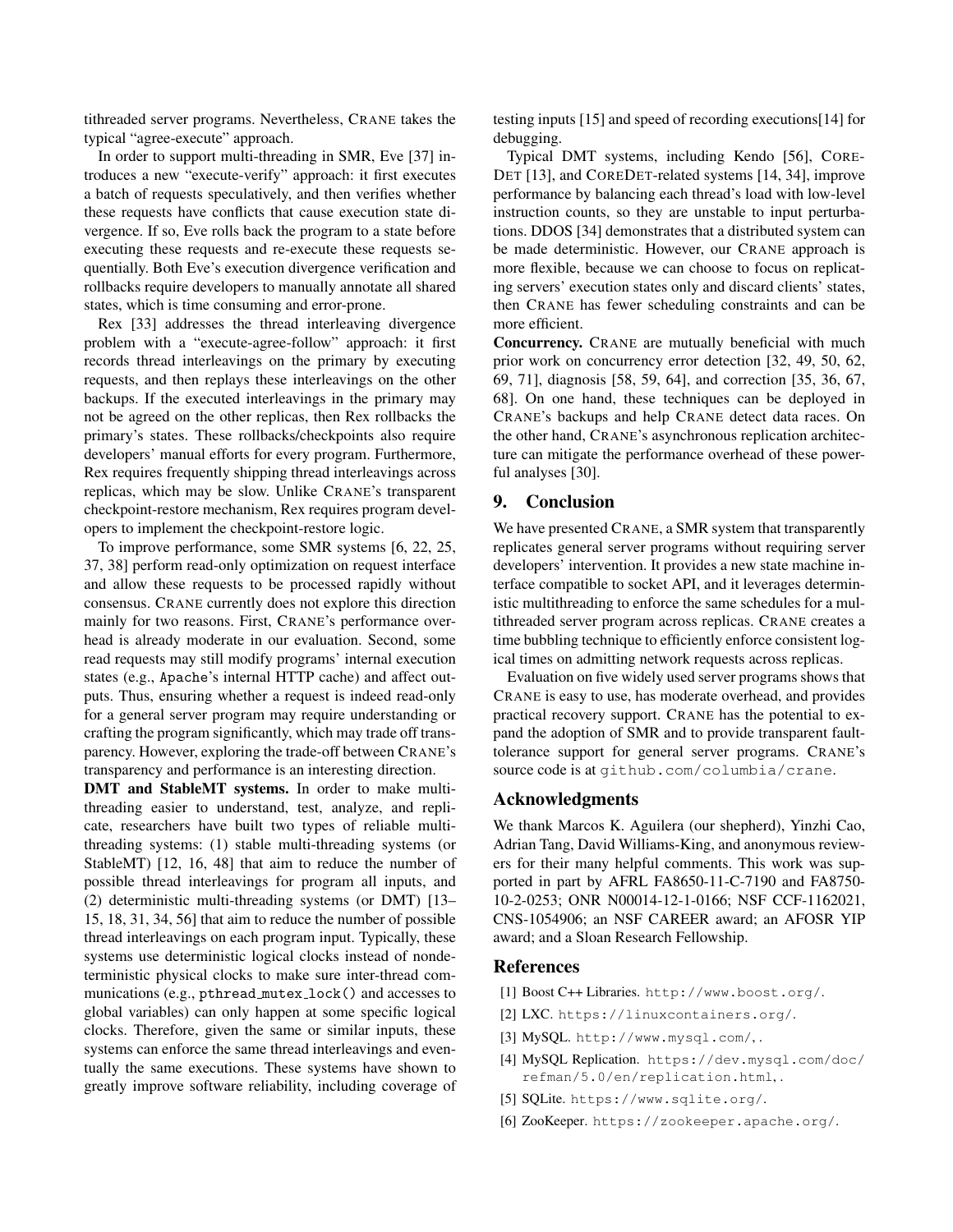- <span id="page-13-21"></span>[7] SysBench: a system performance benchmark. [http://](http://sysbench.sourceforge.net) [sysbench.sourceforge.net](http://sysbench.sourceforge.net), 2004.
- <span id="page-13-20"></span>[8] MediaTomb - Free UPnP MediaServer. [http://](http://mediatomb.cc/) [mediatomb.cc/](http://mediatomb.cc/), 2014.
- <span id="page-13-18"></span>[9] Apache. Apache web server. <http://www.apache.org>, 2012.
- <span id="page-13-16"></span>[10] A. Askarov, D. Zhang, and A. C. Myers. Predictive blackbox mitigation of timing channels. In *Proceedings of the 17th ACM conference on Computer and communications security (CCS '10)*, Oct. 2010.
- <span id="page-13-17"></span>[11] A. Aviram, S. Hu, B. Ford, and R. Gummadi. Determinating timing channels in compute clouds. In *Proceedings of the 2010 ACM Workshop on Cloud Computing Security Workshop (CCSW '10)*, Oct. 2010.
- <span id="page-13-25"></span>[12] A. Aviram, S.-C. Weng, S. Hu, and B. Ford. Efficient systemenforced deterministic parallelism. In *Proceedings of the Ninth Symposium on Operating Systems Design and Implementation (OSDI '10)*, Oct. 2010.
- <span id="page-13-6"></span>[13] T. Bergan, O. Anderson, J. Devietti, L. Ceze, and D. Grossman. CoreDet: a compiler and runtime system for deterministic multithreaded execution. In *Fifteenth International Conference on Architecture Support for Programming Languages and Operating Systems (ASPLOS '10)*, pages 53–64, Mar. 2010.
- <span id="page-13-4"></span>[14] T. Bergan, N. Hunt, L. Ceze, and S. D. Gribble. Deterministic process groups in dOS. In *Proceedings of the Ninth Symposium on Operating Systems Design and Implementation (OSDI '10)*, Oct. 2010.
- <span id="page-13-7"></span>[15] T. Bergan, L. Ceze, and D. Grossman. Input-covering schedules for multithreaded programs. In *Proceedings of the 2013 ACM SIGPLAN international conference on Object oriented programming systems languages & applications*, pages 677– 692. ACM, 2013.
- <span id="page-13-26"></span>[16] E. Berger, T. Yang, T. Liu, D. Krishnan, and A. Novark. Grace: safe and efficient concurrent programming. In *Conference on Object-Oriented Programming Systems, Languages, and Applications (OOPSLA '09)*, pages 81–96, Oct. 2009.
- <span id="page-13-14"></span>[17] Berkeley DB. <http://www.sleepycat.com>.
- <span id="page-13-8"></span>[18] R. L. Bocchino, Jr., V. S. Adve, D. Dig, S. V. Adve, S. Heumann, R. Komuravelli, J. Overbey, P. Simmons, H. Sung, and M. Vakilian. A type and effect system for deterministic parallel java. In *Conference on Object-Oriented Programming Systems, Languages, and Applications (OOP-SLA '09)*, pages 97–116, Oct. 2009.
- <span id="page-13-0"></span>[19] W. J. Bolosky, D. Bradshaw, R. B. Haagens, N. P. Kusters, and P. Li. Paxos replicated state machines as the basis of a highperformance data store. In *Proceedings of the 8th USENIX Conference on Networked Systems Design and Implementation*, NSDI'11, Berkeley, CA, USA, 2011. USENIX Association.
- <span id="page-13-23"></span>[20] T. C. Bressoud and F. B. Schneider. Hypervisor-based fault tolerance. In *Proceedings of the 15th ACM Symposium on Operating Systems Principles (SOSP '95)*, Dec. 1995.
- <span id="page-13-1"></span>[21] M. Burrows. The chubby lock service for loosely-coupled distributed systems. In *Proceedings of the Seventh Symposium on*

*Operating Systems Design and Implementation (OSDI '06)*, pages 335–350, 2006.

- <span id="page-13-12"></span>[22] M. Castro and B. Liskov. Practical byzantine fault tolerance. In *Proceedings of the Third Symposium on Operating Systems Design and Implementation (OSDI '99)*, Oct. 1999.
- <span id="page-13-2"></span>[23] T. D. Chandra, R. Griesemer, and J. Redstone. Paxos made live: An engineering perspective. In *Proceedings of the Twenty-sixth Annual ACM Symposium on Principles of Distributed Computing (PODC '07)*, Aug. 2007.
- <span id="page-13-19"></span>[24] Clam AntiVirus. <http://www.clamav.net/>.
- <span id="page-13-24"></span>[25] A. Clement, M. Kapritsos, S. Lee, Y. Wang, L. Alvisi, M. Dahlin, and T. Riche. Upright cluster services. In *Proceedings of the 22nd ACM Symposium on Operating Systems Principles (SOSP '09)*, Oct. 2009.
- <span id="page-13-13"></span>[26] concoord. Openreplica. [http://openreplica.org/](http://openreplica.org/download/) [download/](http://openreplica.org/download/), 2015.
- <span id="page-13-22"></span>[27] J. C. Corbett, J. Dean, M. Epstein, A. Fikes, C. Frost, J. J. Furman, S. Ghemawat, A. Gubarev, C. Heiser, P. Hochschild, W. Hsieh, S. Kanthak, E. Kogan, H. Li, A. Lloyd, S. Melnik, D. Mwaura, D. Nagle, S. Quinlan, R. Rao, L. Rolig, Y. Saito, M. Szymaniak, C. Taylor, R. Wang, and D. Woodford. Spanner: Google's globally-distributed database. Oct. 2012.
- <span id="page-13-11"></span>[28] criu. Criu. <http://criu.org>, 2015.
- <span id="page-13-10"></span>[29] H. Cui, J. Simsa, Y.-H. Lin, H. Li, B. Blum, X. Xu, J. Yang, G. A. Gibson, and R. E. Bryant. Parrot: a practical runtime for deterministic, stable, and reliable threads. In *Proceedings of the 24th ACM Symposium on Operating Systems Principles (SOSP '13)*, Nov. 2013.
- <span id="page-13-15"></span>[30] H. Cui, R. Gu, C. Liu, and J. Yang. Repframe: An efficient and transparent framework for dynamic program analysis. In *Proceedings of 6th Asia-Pacific Workshop on Systems (APSys '15)*, July 2015.
- <span id="page-13-9"></span>[31] J. Devietti, B. Lucia, L. Ceze, and M. Oskin. DMP: deterministic shared memory multiprocessing. In *Fourteenth International Conference on Architecture Support for Programming Languages and Operating Systems (ASPLOS '09)*, pages 85– 96, Mar. 2009.
- <span id="page-13-27"></span>[32] D. Engler and K. Ashcraft. RacerX: effective, static detection of race conditions and deadlocks. In *Proceedings of the 19th ACM Symposium on Operating Systems Principles (SOSP '03)*, pages 237–252, Oct. 2003.
- <span id="page-13-3"></span>[33] Z. Guo, C. Hong, M. Yang, D. Zhou, L. Zhou, and L. Zhuang. Rex: Replication at the speed of multi-core. In *Proceedings of the 2014 ACM European Conference on Computer Systems (EUROSYS '14)*, page 11. ACM, 2014.
- <span id="page-13-5"></span>[34] N. Hunt, T. Bergan, , L. Ceze, and S. Gribble. DDOS: Taming nondeterminism in distributed systems. In *Eighteenth International Conference on Architecture Support for Programming Languages and Operating Systems (ASPLOS '13)*, pages 499– 508, 2013.
- <span id="page-13-28"></span>[35] G. Jin, W. Zhang, D. Deng, B. Liblit, and S. Lu. Automated concurrency-bug fixing. In *Proceedings of the Tenth Symposium on Operating Systems Design and Implementation (OSDI '12)*, pages 221–236, 2012.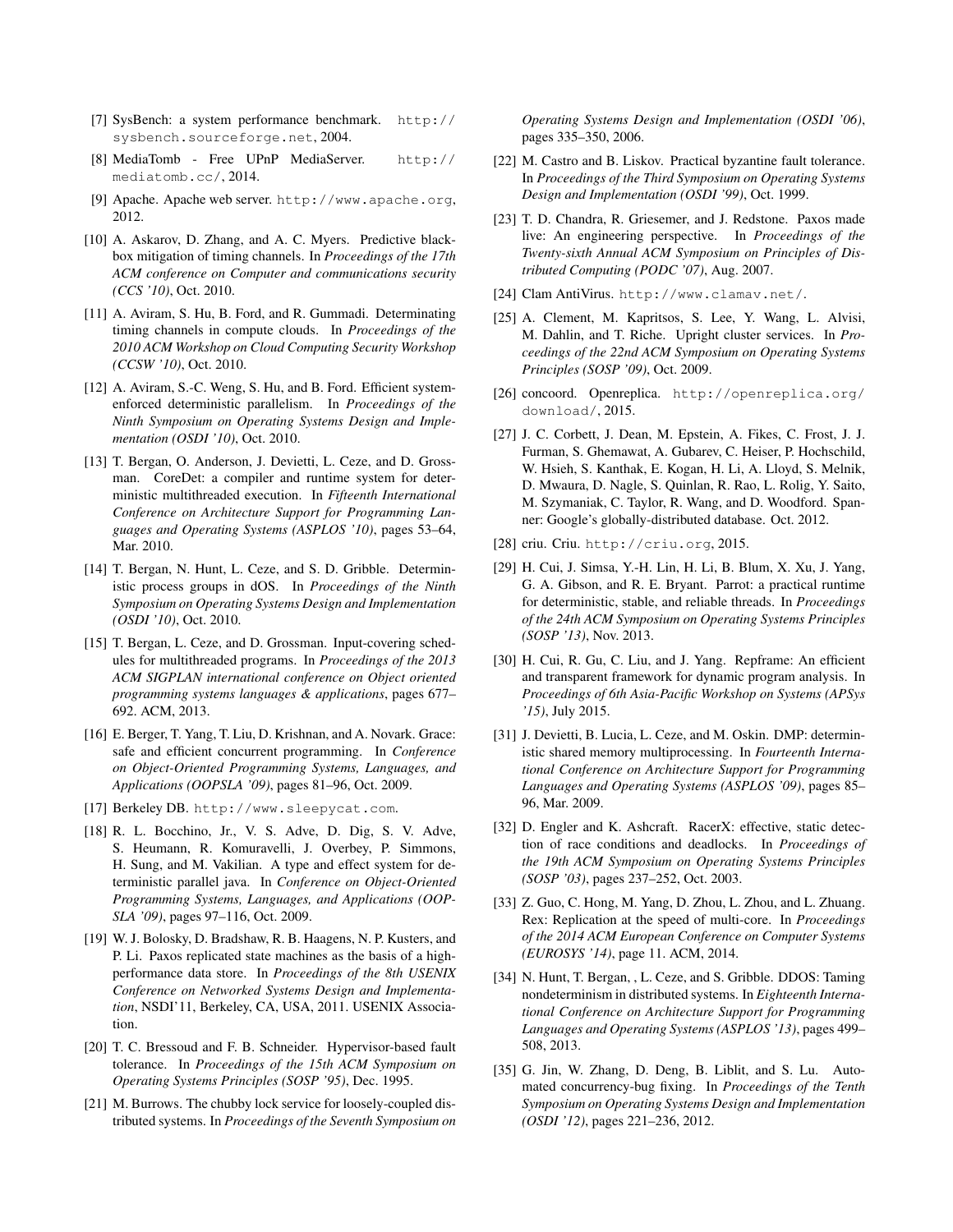- <span id="page-14-30"></span>[36] H. Jula, D. Tralamazza, Z. Cristian, and C. George. Deadlock immunity: Enabling systems to defend against deadlocks. In *Proceedings of the Eighth Symposium on Operating Systems Design and Implementation (OSDI '08)*, pages 295–308, Dec. 2008.
- <span id="page-14-3"></span>[37] M. Kapritsos, Y. Wang, V. Quema, A. Clement, L. Alvisi, M. Dahlin, et al. All about eve: Execute-verify replication for multi-core servers. In *Proceedings of the Tenth Symposium on Operating Systems Design and Implementation (OSDI '12)*, volume 12, pages 237–250, 2012.
- <span id="page-14-10"></span>[38] R. Kotla, L. Alvisi, M. Dahlin, A. Clement, and E. Wong. Zyzzyva: Speculative byzantine fault tolerance. In *Proceedings of the 21st ACM Symposium on Operating Systems Principles (SOSP '07)*, Oct. 2007.
- <span id="page-14-14"></span>[39] O. Laadan, N. Viennot, and J. Nieh. Transparent, lightweight application execution replay on commodity multiprocessor operating systems. In *Proceedings of the ACM SIGMETRICS Conference on Measurement and Modeling of Computer Systems (SIGMETRICS '10)*, pages 155–166, June 2010.
- <span id="page-14-12"></span>[40] O. Laadan, N. Viennot, and J. Nieh. Transparent, lightweight application execution replay on commodity multiprocessor operating systems. In *ACM SIGMETRICS Performance Evaluation Review*, volume 38, pages 155–166, 2010.
- <span id="page-14-15"></span>[41] O. Laadan, N. Viennot, C. che Tsai, C. Blinn, J. Yang, and J. Nieh. Pervasive detection of process races in deployed systems. In *Proceedings of the 23rd ACM Symposium on Operating Systems Principles (SOSP '11)*, Oct. 2011.
- <span id="page-14-0"></span>[42] L. Lamport. Paxos made simple. [http://research.](http://research.microsoft.com/en-us/um/people/lamport/pubs/paxos-simple.pdf) [microsoft.com/en-us/um/people/lamport/](http://research.microsoft.com/en-us/um/people/lamport/pubs/paxos-simple.pdf) [pubs/paxos-simple.pdf](http://research.microsoft.com/en-us/um/people/lamport/pubs/paxos-simple.pdf).
- <span id="page-14-8"></span>[43] L. Lamport. Time, clocks, and the ordering of events in a distributed system. *Comm. ACM*, 21(7):558–565, 1978.
- <span id="page-14-1"></span>[44] L. Lamport. The part-time parliament. *ACM Trans. Comput. Syst.*, 16(2):133–169, 1998.
- <span id="page-14-21"></span>[45] L. Lamport. Fast paxos. Fast Paxos, Aug. 2006.
- <span id="page-14-13"></span>[46] D. Lee, B. Wester, K. Veeraraghavan, S. Narayanasamy, P. M. Chen, and J. Flinn. Respec: efficient online multiprocessor replayvia speculation and external determinism. In *Fifteenth International Conference on Architecture Support for Programming Languages and Operating Systems (ASPLOS '10)*, pages 77–90, Mar. 2010.
- <span id="page-14-9"></span>[47] libevent. libevent. <libevent.org/>, 2015.
- <span id="page-14-19"></span>[48] T. Liu, C. Curtsinger, and E. D. Berger. DTHREADS: efficient deterministic multithreading. In *Proceedings of the 23rd ACM Symposium on Operating Systems Principles (SOSP '11)*, pages 327–336, Oct. 2011.
- <span id="page-14-24"></span>[49] S. Lu, J. Tucek, F. Qin, and Y. Zhou. AVIO: detecting atomicity violations via access interleaving invariants. In *Twelfth International Conference on Architecture Support for Programming Languages and Operating Systems (ASPLOS '06)*, pages 37–48, Oct. 2006.
- <span id="page-14-25"></span>[50] S. Lu, S. Park, C. Hu, X. Ma, W. Jiang, Z. Li, R. A. Popa, and Y. Zhou. Muvi: automatically inferring multi-variable access correlations and detecting related semantic and concurrency bugs. In *Proceedings of the 21st ACM Symposium on Operating Systems Principles (SOSP '07)*, pages 103–116, 2007.
- <span id="page-14-4"></span>[51] Y. Mao, F. P. Junqueira, and K. Marzullo. Mencius: building efficient replicated state machines for wans. In *Proceedings of the 8th USENIX conference on Operating systems design and implementation*, volume 8, pages 369–384, 2008.
- <span id="page-14-5"></span>[52] D. Mazieres. Paxos made practical. Technical report, Technical report, 2007. http://www. scs. stanford. edu/dm/home/papers, 2007.
- <span id="page-14-17"></span>[53] mencoder. Mencoder. <https://www.mplayerhq.hu/>, 2015.
- <span id="page-14-16"></span>[54] Mongoose. [https://code.google.com/p/](https://code.google.com/p/mongoose/) [mongoose/](https://code.google.com/p/mongoose/).
- <span id="page-14-22"></span>[55] I. Moraru, D. G. Andersen, and M. Kaminsky. There is more consensus in egalitarian parliaments. In *Proceedings of the 13th ACM Symposium on Operating Systems Principles (SOSP '91)*, Nov. 2013.
- <span id="page-14-7"></span>[56] M. Olszewski, J. Ansel, and S. Amarasinghe. Kendo: efficient deterministic multithreading in software. In *Fourteenth International Conference on Architecture Support for Programming Languages and Operating Systems (ASPLOS '09)*, pages 97–108, Mar. 2009.
- <span id="page-14-23"></span>[57] D. Ongaro and J. Ousterhout. In search of an understandable consensus algorithm. In *Proceedings of the USENIX Annual Technical Conference (USENIX '14)*, June 2014.
- <span id="page-14-27"></span>[58] C.-S. Park and K. Sen. Randomized active atomicity violation detection in concurrent programs. In *Proceedings of the 16th ACM SIGSOFT International Symposium on Foundations of Software Engineering (SIGSOFT '08/FSE-16)*, pages 135– 145, Nov. 2008.
- <span id="page-14-28"></span>[59] S. Park, S. Lu, and Y. Zhou. CTrigger: exposing atomicity violation bugs from their hiding places. In *Fourteenth International Conference on Architecture Support for Programming Languages and Operating Systems (ASPLOS '09)*, pages 25– 36, Mar. 2009.
- <span id="page-14-11"></span>[60] M. Primi. LibPaxos. [http://libpaxos.](http://libpaxos.sourceforge.net/) [sourceforge.net/](http://libpaxos.sourceforge.net/).
- <span id="page-14-6"></span>[61] J. Rao, E. J. Shekita, and S. Tata. Using paxos to build a scalable, consistent, and highly available datastore. *Proc. VLDB Endow.*, Jan. 2011.
- <span id="page-14-26"></span>[62] S. Savage, M. Burrows, G. Nelson, P. Sobalvarro, and T. E. Anderson. Eraser: A dynamic data race detector for multithreaded programming. *ACM Transactions on Computer Systems*, pages 391–411, Nov. 1997.
- <span id="page-14-20"></span>[63] F. B. Schneider. Implementing fault-tolerant services using the state machine approach: A tutorial. *ACM Computing Surveys (CSUR)*, 22(4):299–319, 1990.
- <span id="page-14-29"></span>[64] K. Sen. Race directed random testing of concurrent programs. In *Proceedings of the ACM SIGPLAN 2008 Conference on Programming Language Design and Implementation (PLDI '08)*, pages 11–21, June 2008.
- <span id="page-14-2"></span>[65] R. Van Renesse and D. Altinbuken. Paxos made moderately complex. *ACM Computing Surveys (CSUR)*, 47(3):42:1– 42:36, 2015.
- <span id="page-14-18"></span>[66] VTune. [http://software.intel.com/en-us/](http://software.intel.com/en-us/intel-vtune-amplifier-xe/) [intel-vtune-amplifier-xe/](http://software.intel.com/en-us/intel-vtune-amplifier-xe/).